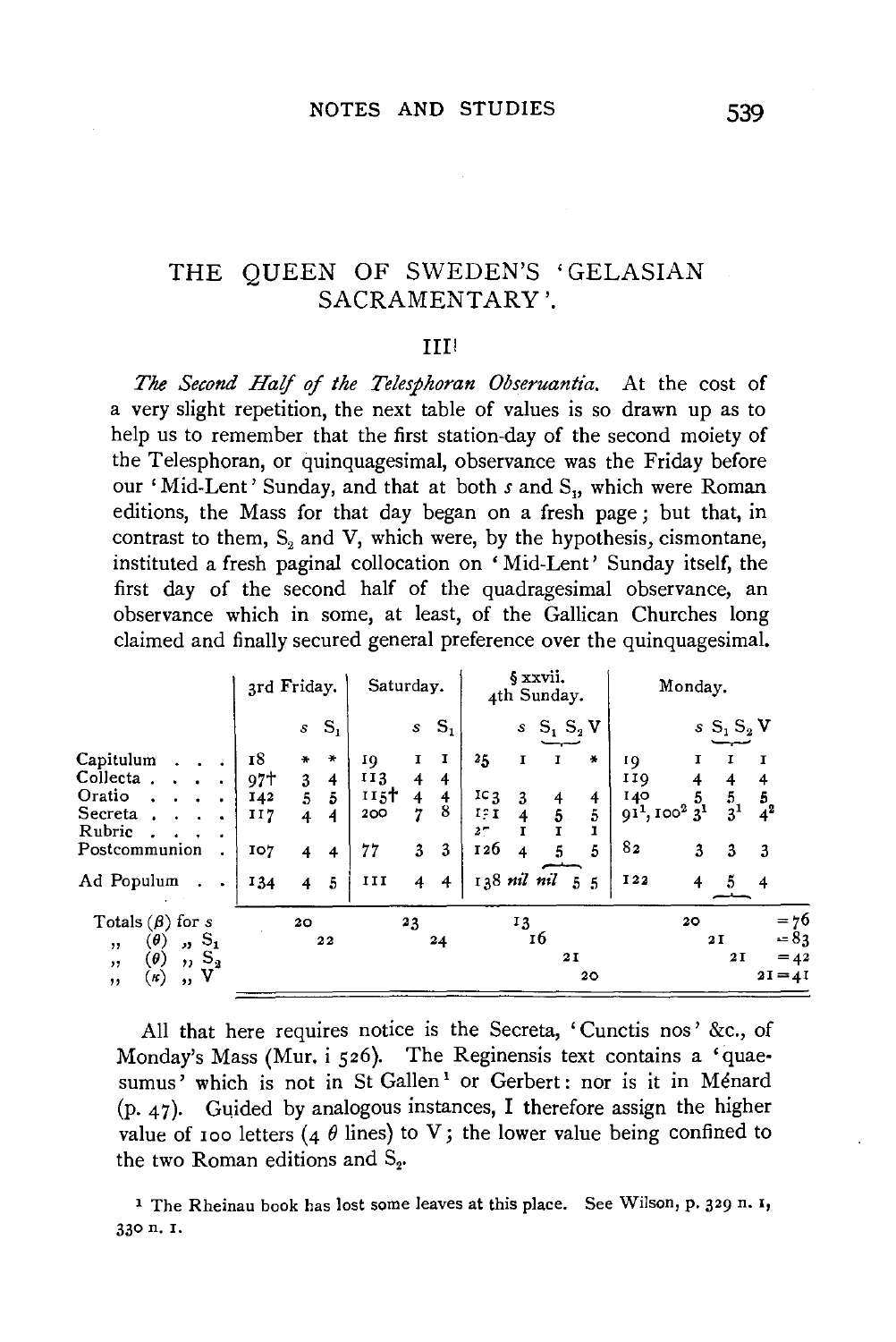In the record for the next three items I correct the value of Wednesday's Secreta from  $II4$  to  $II9$ ; for a seemingly necessary 'nobis' is wanting in Reginensis, though found elsewhere.

|                                                                                                                                                     | 4th Tuesday.                                                                                                                                                                   | Wednesday.                                                                                                                                                                                                     | Friday.                                                                                                   |
|-----------------------------------------------------------------------------------------------------------------------------------------------------|--------------------------------------------------------------------------------------------------------------------------------------------------------------------------------|----------------------------------------------------------------------------------------------------------------------------------------------------------------------------------------------------------------|-----------------------------------------------------------------------------------------------------------|
|                                                                                                                                                     | $sS_1S_2V$                                                                                                                                                                     | $sS_1S_2V$                                                                                                                                                                                                     | $sS_1S_2V$                                                                                                |
| Brought forward.                                                                                                                                    | $76\text{ }83\text{ }42\text{ }41$                                                                                                                                             |                                                                                                                                                                                                                |                                                                                                           |
| Capitulum.<br>$\ddot{\phantom{a}}$<br>Collecta.<br>$\sim$ $\sim$ $\sim$<br>Oratio.<br>Secreta.<br>Postcommunion<br>Ad Populum.<br>Of the following. | I<br>20 <sub>o</sub><br>1<br>1<br>3<br>5<br>99<br>4<br>4<br>5<br>5<br>142<br>107<br>$\overline{4}$<br>$\overline{\mathbf{4}}$<br>4<br>4<br>105<br>4<br>4<br>I04<br>4<br>4<br>4 | ΙQ<br>1<br>184<br>$\overline{7}$<br>7<br>106<br>$\overline{4}$<br>$\overline{4}$<br>114(110)<br>$\frac{4}{4}$ <sup>1</sup><br>$\frac{4}{3}^{2}$<br>4<br>3 <sup>1</sup><br>$1011$ , $762$<br>138<br>5<br>5<br>5 | ΙQ<br>113<br>4<br>4<br>123<br>4<br>4<br>83<br>3<br>3<br>3<br>65<br>3<br>2<br>$\mathbf{z}$<br>3<br>97<br>4 |
| Totals $(\beta)$ for s<br>$(\theta)$ , $S_1$<br>$\cdots$                                                                                            | 97<br>105                                                                                                                                                                      | 23<br>25                                                                                                                                                                                                       | 17<br>$= 137$<br>$= 150$<br>20<br>$(P. 42 \text{ ends})$                                                  |
| $\begin{array}{c} (\theta)$ , $S_2$<br>$(\kappa)$ , $V$<br>$\mathbf{v}$<br>,                                                                        | 64<br>63                                                                                                                                                                       | 25<br>24                                                                                                                                                                                                       | $= 108$<br>ΙQ<br>$18 - 105$                                                                               |

The Postcommunion<sup>1</sup> of Wednesday's Mass calls for special notice. If derived from Leon. XVIII xxv (Mur. i 369), it has been reduced from 101 letters to 76 by omissions which, though lineally ineffectual at Redaction *s*, worse than needless at S<sub>1</sub>, and not required at S<sub>2</sub>, would certainly save a line at Redaction V. To the compiler of V, if to any one, they must therefore be attributed.2 I give the Leonianum text bracketing off the words and the letter not in Reginensis.—
Sacramentorum [tuorum] benedictione satiati quaesumus dne ut per haec semper [e] mundemur a uitiis [et periculis exuamur]. per.'

Now, then, let us notice the skill which was expended on the equipment of the two Roman editions. On the fourth Friday in quadragesima the editor of  $S_{ij}$ , who started on a new course at the medial point of the Telesphoran seven weeks' observance, has included seven Masses in six integral  $\theta$  pages : but, unless I take a mistaken view of the extant capitulum of the item for the following Sunday, the editor of the first

<sup>1</sup> Mr Wilson has omitted to note that Rheinau, St Gallen and Gerbert make this the Postcommunion for the Monday before Easter. Nor has he given the references to Menard (47, 52, 52) for the last three prayers of Monday's item; for the Secreta and Postcommunion (53, 53) of Tuesday's, or for the Secreta (61) of Friday's. feel sure that neither he nor those who are happy enough to know his admirable edition will resent this memorandum.<br><sup>2</sup> If the reduction had been effected at S<sub>1</sub>, Friday's Mass in that edition would

not, with a connecting rubric, have ended simultaneously with a page. It was not needed at  $S_2$ ; for in this, as we shall see in the following tables, there was no chance of even an approach to a simultaneous ending of page and item before the Saturday of the fifth week.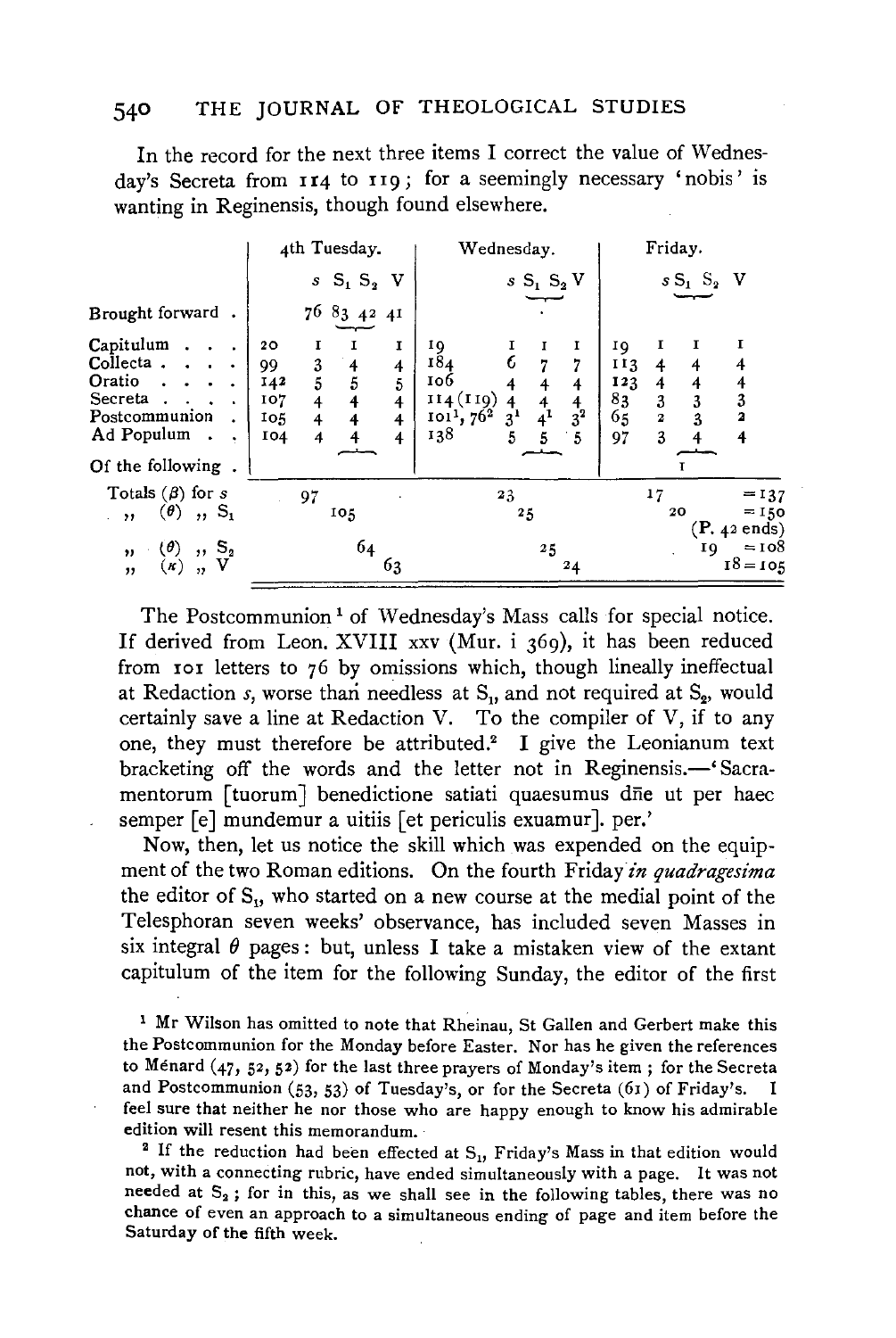Roman issue had on that day succeeded in setting nine Masses m seven integral  $\beta$  pages,<sup>1</sup> the values of the eighth and ninth being :-

|                                                                                                                                                                                | 4th Saturday.                                                                                                                                                                                                                 | § xxviii. 5th Sunday.                                                                                                                                                                                 |
|--------------------------------------------------------------------------------------------------------------------------------------------------------------------------------|-------------------------------------------------------------------------------------------------------------------------------------------------------------------------------------------------------------------------------|-------------------------------------------------------------------------------------------------------------------------------------------------------------------------------------------------------|
| Brought forward.<br>Capitulum<br>Collecta.<br>Oratio<br>Secreta<br>Rubric<br>Postcommunion<br>Ad Populum                                                                       | v<br>$\mathbf{S_2}$<br>$S_1$<br>$\boldsymbol{s}$<br>108 105<br>137<br>1<br>₩<br>1<br>22<br>6<br>7<br>7<br>195<br>3<br>3<br>92<br>4<br>5<br>5<br>128<br>$\overline{4}$<br>3<br>IO <sub>2</sub><br>4<br>4<br>6<br>181<br>7<br>ל | $s$ S <sub>1</sub> S <sub>2</sub> V<br>$1^1$ $2^2$ $2^2$<br>$\mathbf{1}^1$<br>$26^1$ , $37^2$<br>108<br>4<br>100<br>3<br>$\frac{4}{1}$<br>4<br>I<br>27<br>6<br>6<br>$164(162)$ 5<br>nil nil 76<br>178 |
| Of the following.                                                                                                                                                              |                                                                                                                                                                                                                               | T                                                                                                                                                                                                     |
| Totals $(\beta)$ for s.<br>$\left( \boldsymbol{\theta}\right)$<br>$\,$ , $S_1$ .<br>,,<br>$, S2$ .<br>$\left(\boldsymbol{\theta}\right)$<br>, ,<br>$\kappa$ )<br>, ,<br>$, \,$ | 160<br>27<br>136<br>132                                                                                                                                                                                                       | $= 175$<br>15<br>(P. 30 ends)<br>16<br>$= 43$<br>$= 160$<br>24<br>$23 = 155$                                                                                                                          |

r. Since the Reginensis phrasing (Mur.  $i$   $\zeta$ 29) of the first capitulum in § xxviii, ' *Quinta diiica quae pro scrutinio celebratur* ', is out of analogy with the corresponding rubric in § xxvii (ib. 525), it may be of doubtful authority for  $s$  and  $S_1$ ; and, since it not improbably indicates a divergence from Roman use in respect of the scrutinies preparatory to baptism at Easter, our obvious, and perhaps our safest, course is to restrict it to the cismontane editions, and to assume, at least provisionally, that at *s* and S<sub>1</sub> the capitulum had been ' *Quinta dnica pro scrutini'o* iii '.

2. On the authority of Rheinau I read 'generandis' for 'regenerandis' in the first Postcommunion of  $\S$  xxviii, thus reducing the number of letters from 164 to 162.

I now proceed with the next five items.

r. Rheinau, St Gallen and Gerbert bid us assume that at Redaction  $S_2$  the Collecta for the fifth Tuesday after Quadragesima Sunday (Mur. i 530) began with the words 'Praesta quaesumus omp. ds', and numbered 97 letters (4  $\theta$  lines); not, as in Reginensis, with 'Praesta quaesumus dne', thus numbering 95 (the precise equivalent of three completely filled  $\kappa$  lines). Hence it is obvious to infer that a change of text was here made by the editor of V, and that it was a device of his for

<sup>1</sup> For previous evidences of foresight see above, p.  $33<sup>2</sup>$ , and bear in mind the care taken that in each edition item and page should end simultaneously at the dividingpoint of the Telesphoran observance. The present instance raises the question whether the editor of *s* may not have selected his prayers with a view to their future transference from  $\beta$  to  $\theta$  pages; and the further question whether both editions may not have been set forth by one and the same man.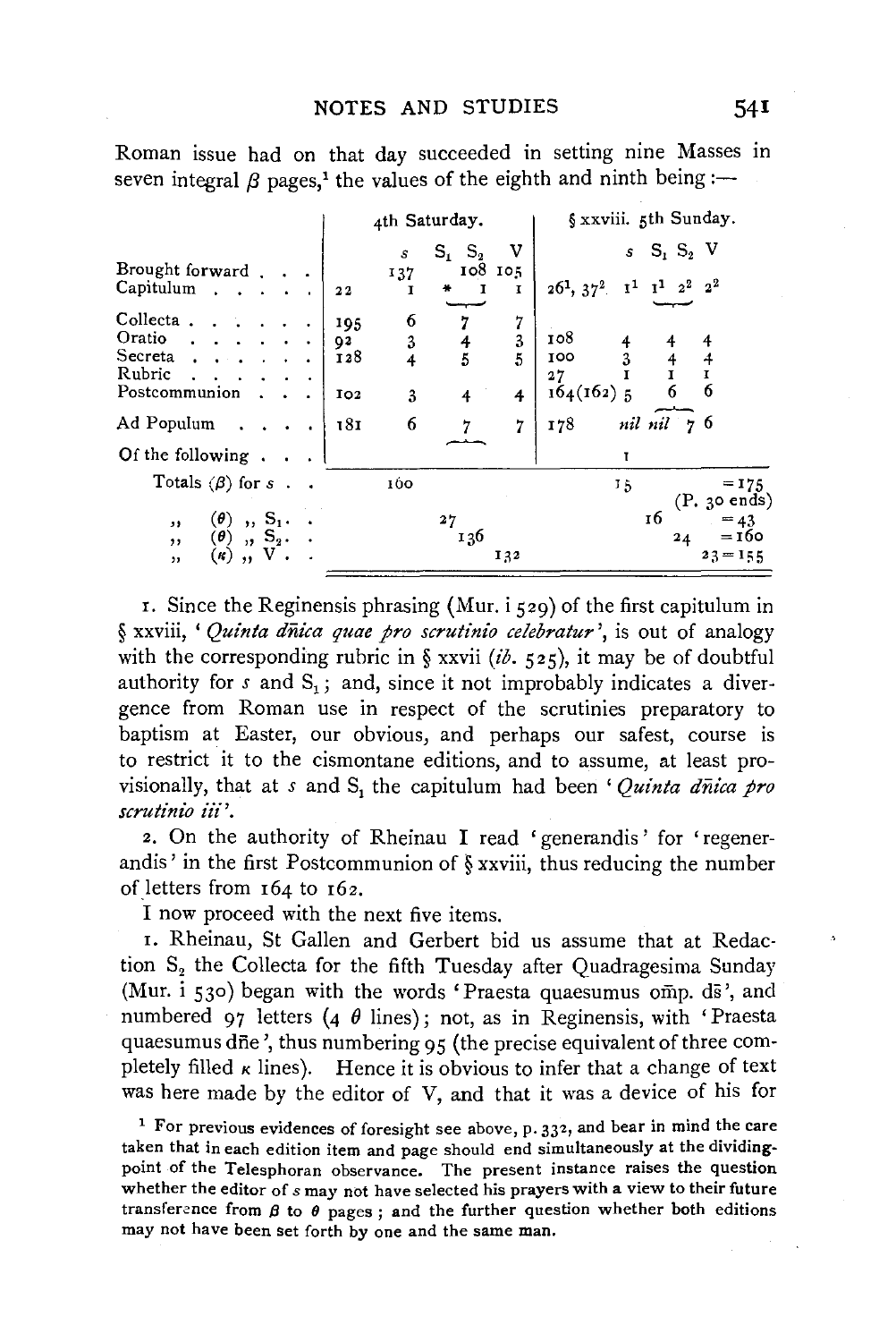making a given series of items end *pari passu* with the same series in S<sub>2</sub>. We have already found reason for thinking that the editor of V practised the very same economy on the very same prayer on the Friday of the third week (see above, p. 357).

2. The Secreta of the same Mass, 'Concede nobis dne quaesumus ut' &c., numbers 120 letters (4  $\kappa$  lines) in Reginensis<sup>1</sup>; but in the Roman editions the reading may have been, and probably was, as in Leon. XVIII xl (Mur. i 380), 'Concede nobis dne ds n. ut' &c., thus numbering 114 letters (4  $\theta$  lines). I therefore construct the first of the two following tables in accordance with this view.

3· The most interesting prayer in the first of the two groups is the Postcommunion for the fifth Tuesday. It illustrates the technique of the second cismontane editor.

I think I may reasonably claim to have proved that it was the editor of V who, with a merely stichometrical object, converted the 'sacratissima mysteria' of the Theophany Preface into 'mysteria ', and that it was he who docked the Quinquagesima Secreta of its final words ' nobis tribuat facultatem<sup>'</sup> and banished the clause 'indulgentia ueniae' from the Ad Populum of Quadragesima Sunday.8 Nor do I doubt that, with no merely stichometrical aim, but rather in recognition, together with his predecessor, of St Leo's quarantine of fasting-days, he in the Oratio of the Monday of the third quadragesimal week,<sup>4</sup> instead of writing 'ut per abstinentiam . . . tua sca uentura dignis praecurramus officiis' wrote 'ut abstinentiam . . . dignis obseruemus officiis'; or that in the Collecta of Tuesday's Mass<sup>5</sup> he replaced 'Prosequere omp. ds ieiuniorum sacra mysteria' by 'Prosequere nos omp. ds', and, as he approached the dividing-point of the quadragesimal *obseruantia,* reduced Friday's Collecta<sup>6</sup> to the value of three, instead of four,  $\kappa$  lines.

Instructed by the Leonianum, and by Rheinau, St Gallen and Gerbert's triple sacramentary, I further venture to declare it beyond question that, after he had passed the dividing-point of the quadragesimal *obseruantia* and as he travelled through the first fortnight of its second half, he made it his constant aim not only to coerce, should coercion be needed, into eleven of his  $\kappa$  pages the twelve items which in Redaction S<sub>2</sub> had filled eleven  $\theta$  pages, but also to leave himself room on the last three lines of the eleventh page for the title and sub-title of the sixth Sunday *in quadragesima;* that, with this aim in view, he reduced the linear value of the fourth Wednesday's Post-

1 Rheinau, St Gallen and Gerbert are of no help to us here, for the Mass to which they give the prayer is a Thursday Mass in Lent prior to Holy Week.<br><sup>2</sup> See above, p. 212, and the table of values on p. 224.

<sup>3</sup> See above, pp. 219, 330, and the table of values on p. 331.<br>
4 *lb.* p. 353.<br>
<sup>5</sup> *lb.* p. 354.<br>
<sup>5</sup> *lb.* p. 357.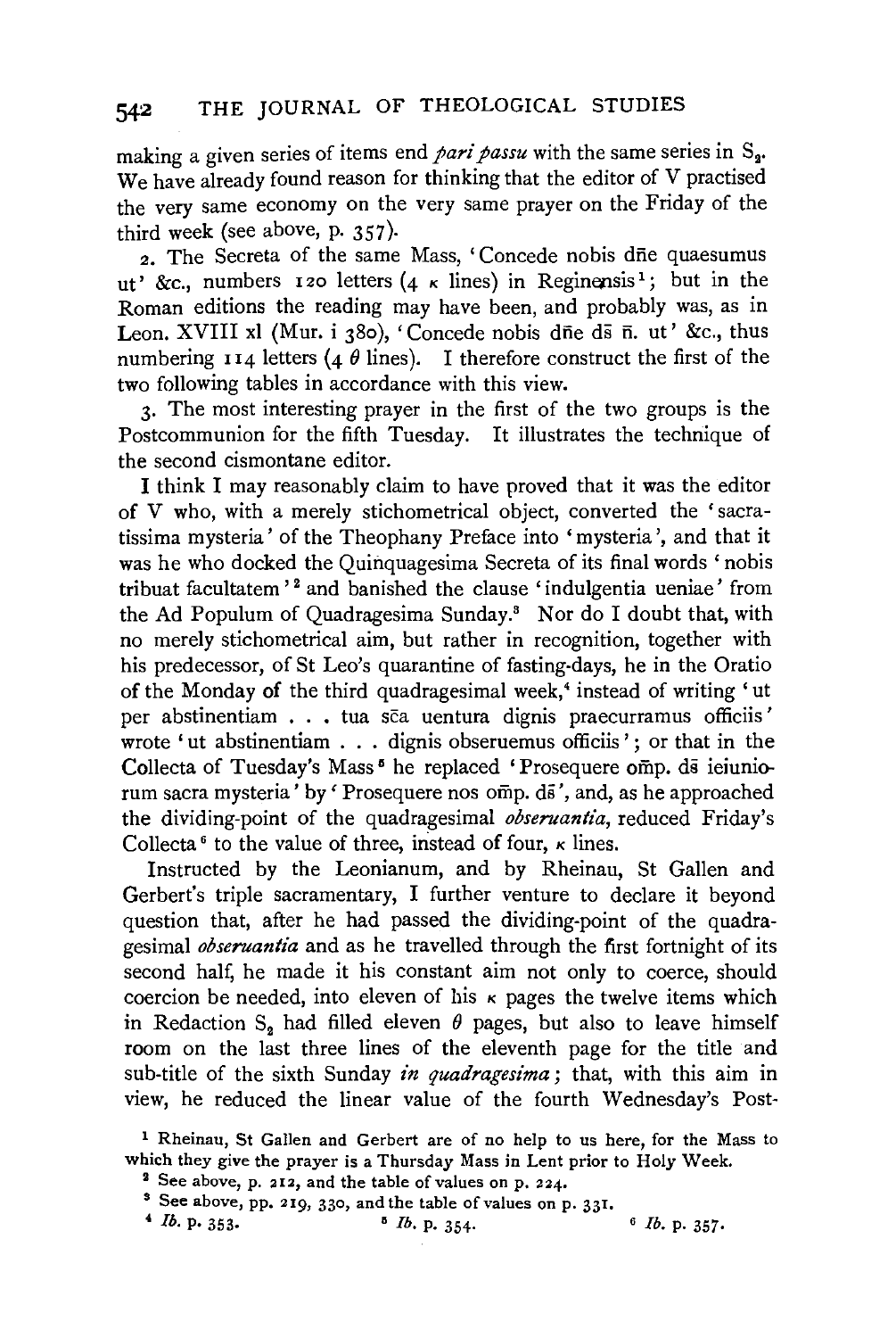communion by writing 'Sacramentorum . . . mundemur' in place of 'Sacramentorum tuorum . . . emundemur ', eliminating 'et periculis exuamur',<sup>1</sup> and that, after practising, as we have just seen, a slight but effective economy in the Collecta for the fifth Tuesday, he; in the Postcommunion for the same day, had recourse to a procrustean device equal in boldness to those practised on the Quinquagesima Secreta and the Ad Populum of Quadragesima Sunday.

In our search for the classic text of this constituent, 'Vegetet nos ' &c., Rheinau, St Gallen and Gerbert are of no service ; for the only .item to which they give the prayer is a Thursday Mass in Lent prior to Holy Week, and thus an item both recent as to date and uncertain of pedigree : so that our only sources of trustworthy information are our own document, which makes substantially the same prayer its Oratio for the Saturday in Quadragesima week (Mur. i 511), and the Leonian sacramentary  $(i\delta, 415)$ . In XXVII vii of that incomplete but priceless repertory there is a prayer identical with ours, save that it comprises words which at this place are not in ours. Those words I italicize:-' Vegetet nos dne semper et innouet tuae mensae *sacra*  libatio quae fragilitatem nfam *et inter mundt' tempestates* gubernet et protegat et in portum perpetuae salutis inducat. per.' Now, it is permissible to think that this prayer was in the lost part of the Leonianum as well as at XXVII vii, and that it there lacked the word 'sacra': but we must not assume that it may also have lacked the words 'et inter mundi tempestates'; for these give such life, such vigour, and such fullness of meaning to the composition as to forbid any such assumption. Nay, the very phrase 'quae fragilitatem nram et inter mundi tempestates protegat et gubernet' occurs, though with a different antecedent, in our Oratio for Quadragesima Saturday (Mur. i 5II); while ours for the following Monday *(t'b.* 518)-a prayer fraught, like this, with maritime imagery-embodies an 'inter saeculi turbines' in strict analogy with 'inter mundi tempestates '. Hence our only prudent inference is that the editor of V eliminated ' et inter mundi tempestates' from the Postcommunion for the fifth Tuesday *in quadragest'ma;* but that, since it would not have been necessary to his purpose to eliminate 'sacra '', 'sacra ' was already absent from the text of  $\mathrm{S_{2^{\ast}}}$ 

4. The competing values, 107 and 115, of Wednesday's Ad Populum in no way concern the internal history of the document, and each represents four lines, whether of  $\beta$ ,  $\theta$ , or  $\kappa$  capacity. What I have to say about them must therefore be deferred to a later page.

5· The number of letters in the Ad Populum for Saturday would

 $<sup>1</sup>$  See above, p. 540.</sup>

<sup>2</sup> For with 'sacra' the prayer would have comprised, with the concluding 'per', 123 letters, and would not have required more than four  $\kappa$  lines.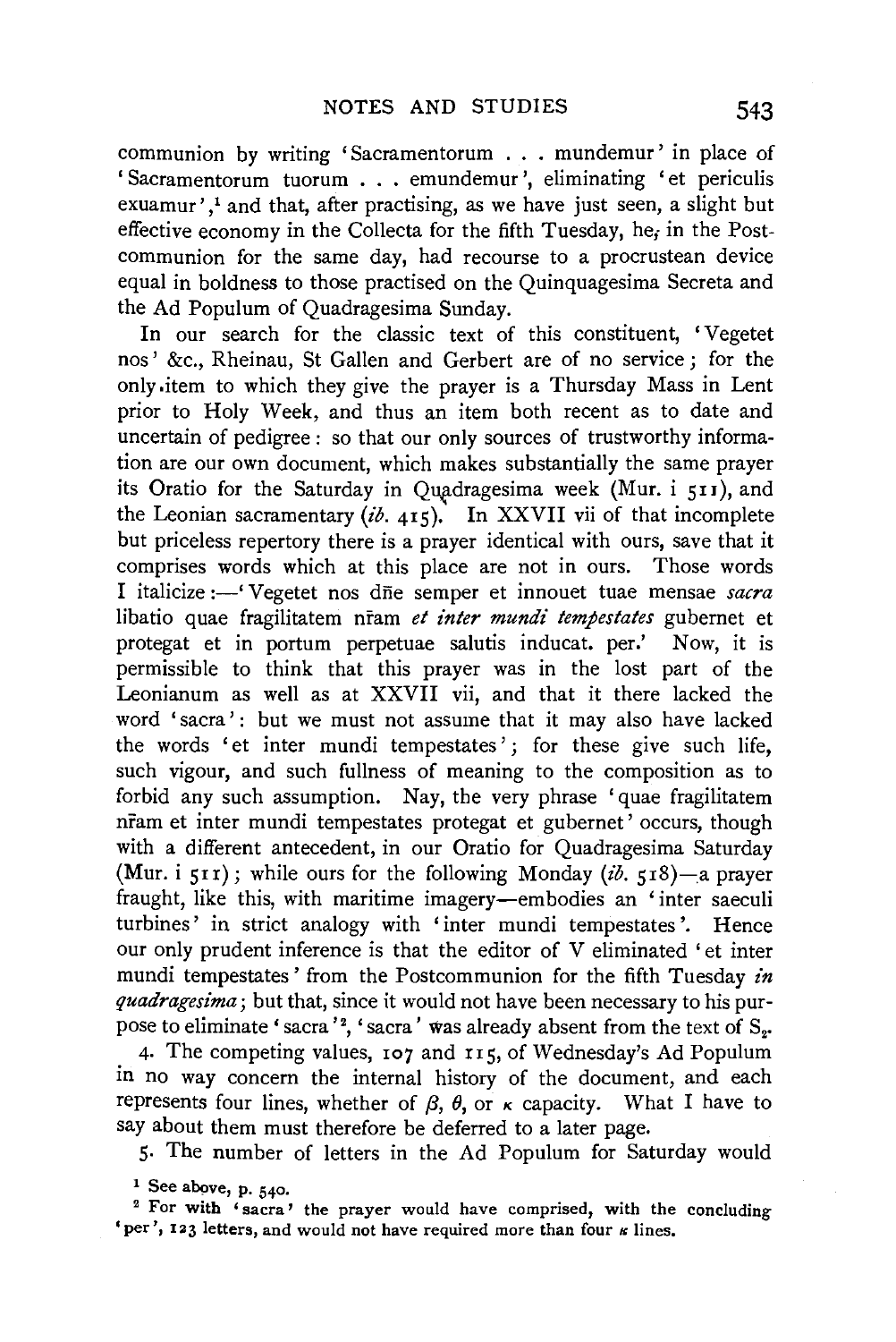seem to have been reduced from 152 to 147 by substitution of 'plebem', 'percipit', 'custodiat' for the Leonianum readings 'familiam', 'percipiunt', 'custodiant' (Leon. XXVII ii; Mur. i 411). Such change would not affect the linear value of the prayer in  $s$ ,  $S_1$ , or  $S_2$ ; but since it would save a line in V (for  $5 \times 29\frac{1}{2} = 147\frac{1}{2}$ ), and since economies like this are a favourite and persistent device of the second cismontane editor, I suspect that the ampler and presumably original readings must be attributed to his predecessors, and the extant readings reserved to him. He was approaching' the end of a page (page 64 of his volume), perhaps the end of a gathering of membranes; and three lines would be wanted for the very long capitulum of § xxix.

The values for the ferial days in the fifth week will thus be :-

|                                                                                                                                                  | 5th Monday.                                                                                                                                  | Tuesday.                                                                                                                                                           | Wednesday.                                                                                                                                                                                                                                                                                |
|--------------------------------------------------------------------------------------------------------------------------------------------------|----------------------------------------------------------------------------------------------------------------------------------------------|--------------------------------------------------------------------------------------------------------------------------------------------------------------------|-------------------------------------------------------------------------------------------------------------------------------------------------------------------------------------------------------------------------------------------------------------------------------------------|
|                                                                                                                                                  | $sS_1S_2$<br>v                                                                                                                               | $sS_1S_2V$                                                                                                                                                         | $sS_1S_2V$                                                                                                                                                                                                                                                                                |
| Brought forward.                                                                                                                                 | 43 160 155                                                                                                                                   |                                                                                                                                                                    |                                                                                                                                                                                                                                                                                           |
| Capitulum<br>Collecta<br>Oratio.<br>Secreta<br>Postcommunion<br>Ad Populum                                                                       | I<br>19<br>1<br>÷<br>6<br>6<br>157<br>5<br>143<br>5<br>5<br>5<br>101<br>3<br>$\overline{4}$<br>4<br>89<br>3<br>3<br>3<br>103<br>-3<br>4<br>4 | 20<br>1<br>1<br>ı<br>$4^1$<br>$3^{1}$<br>$97^1, 95^2$<br>I <sub>22</sub><br>$\frac{5}{4}$<br>$\frac{4}{5}$<br>$114^{1}, 120^{2}$<br>1411, 1182 51<br>117<br>4<br>4 | I<br>I<br>1<br>19<br>$3^2$<br>$\sqrt{5}$<br><b>122</b><br>4<br>4<br>$\begin{array}{c} 5 \\ 3 \\ 3 \end{array}$<br>$\frac{4}{3}$<br>$\frac{5}{3}$<br>135<br>$\frac{5}{4^2}$<br>88<br>$\frac{3}{4}$ <sup>1</sup><br>$\frac{3}{4}$ <sup>2</sup><br>85<br>107 <sup>1</sup> , 115 <sup>2</sup> |
| Totals $(\beta)$ for s<br>$\pmb{(0)}$<br>$n S_1$<br>, ,<br>$\left( \theta \right)$<br>$\mathbf{S}_{2}$<br>,,<br>,,<br>v<br>$(\kappa)$<br>,<br>,, | 19<br>66<br>183<br>178                                                                                                                       | $2\,\mathrm{I}$<br>23<br>$^{2}3$<br>21                                                                                                                             | $= 59$<br>19<br>2 I<br>$=$ 110<br>2I<br>$= 227$<br>$20 = 210$                                                                                                                                                                                                                             |
|                                                                                                                                                  | Friday.                                                                                                                                      |                                                                                                                                                                    | Saturday.                                                                                                                                                                                                                                                                                 |
|                                                                                                                                                  | $S_1$ $S_2$<br>s                                                                                                                             | v<br>s                                                                                                                                                             | $S_1$ , $S_2$<br>V.<br>V                                                                                                                                                                                                                                                                  |
| Brought forward.                                                                                                                                 | 59 110 227                                                                                                                                   | 2IQ                                                                                                                                                                | 238                                                                                                                                                                                                                                                                                       |
| Capitulum.<br>Collecta<br>Oratio.<br>Secreta.<br>Postcommunion.                                                                                  | I<br>19<br>1<br>$\frac{3}{5}$<br>95<br>$\frac{4}{6}$<br>145<br>3<br>102<br>4<br>81<br>3<br>3                                                 | 20<br>1<br>1<br>6<br>171<br>3<br>5<br>129<br>4<br>$\overline{4}$<br>77<br>3<br>3<br>95<br>3                                                                        | 1<br>1<br>6<br>6<br>5<br>$\frac{5}{3}$<br>$\overline{\mathbf{3}}$<br>3<br>4                                                                                                                                                                                                               |
| Ad Populum.                                                                                                                                      | 3<br>3<br>8 <sub>5</sub>                                                                                                                     | $1521$ , $1472$<br>$5^{1}$<br>3                                                                                                                                    | $\sqrt{s}^2$<br>6 <sup>1</sup><br>$5^2$                                                                                                                                                                                                                                                   |
| Of the following.                                                                                                                                |                                                                                                                                              | I                                                                                                                                                                  | $\overline{\mathbf{z}}$<br>3<br>3                                                                                                                                                                                                                                                         |
| Totals $(\beta)$ for s<br>$\ddot{\phantom{1}}$                                                                                                   | 77                                                                                                                                           | 23                                                                                                                                                                 | $=100$                                                                                                                                                                                                                                                                                    |
| $\begin{array}{c} (\theta) \\ (\theta) \\ \end{array}$ , $\begin{array}{c} S_1 \\ S_2 \end{array}$<br>,,<br>,,<br>$(\kappa)$ , V.<br>, ,         | 131<br>248                                                                                                                                   | 238                                                                                                                                                                | $(P. 34 \text{ ends})$<br>25<br>$= 156$<br>27<br>$= 275$<br>(P. 55 ends)<br>26<br>$= 264$                                                                                                                                                                                                 |
| $(k)$ , V'.<br>"                                                                                                                                 |                                                                                                                                              |                                                                                                                                                                    | $(P. 64 \text{ ends})$<br>264<br>$(P. 66 \text{ ends})$                                                                                                                                                                                                                                   |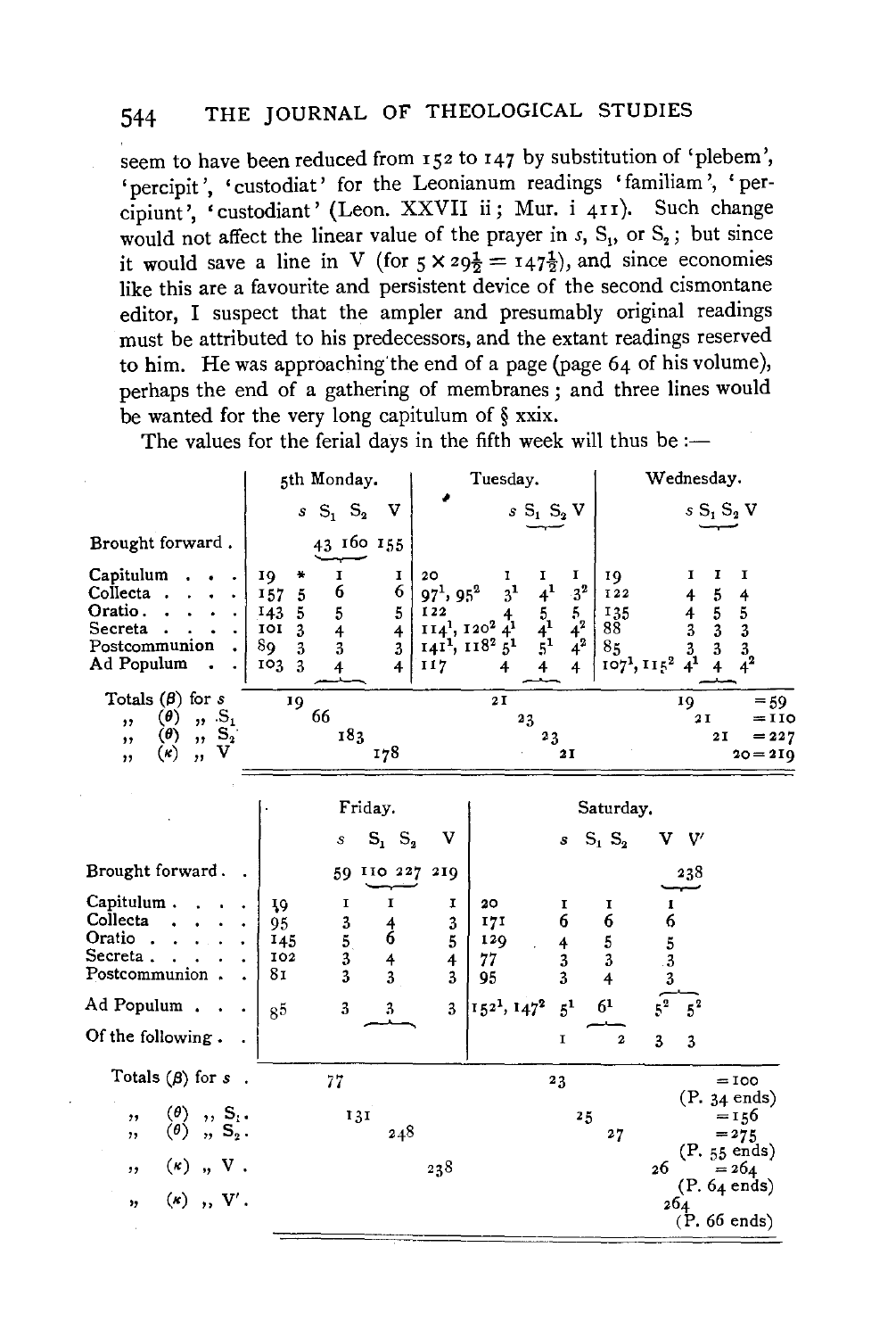*Eight Non-Sacramentarial Sections (§§* xxix-xxxvi). Between the Masses for the fifth week *in quadragesima* and that for the Sunday before Easter Reginensis has eight sections, all of which are concerned with the preparation of candidates for baptism. Though they would seem to have been set forth primarily on pages of  $\gamma$  lineation and capacity  $(z_1 \times z_0)$ , I do not find that they can ever have been written on pages of  $\theta$  ( $z \le x$  *z*8) scheme. But, since, like §§ i-xxviii as extant in Reginensis, §§ xxix-xxxii respond, with a slight exception presently to be noticed, to the  $\kappa$  ( $28 \times 29\frac{1}{2}$ ) criterion, since § xxxiii represents four  $\kappa$  pages, and since § xxxiv represents five such pages. I infer that the second cismontane editor's reason for transferring the sacramentarial sections from  $\theta$  to  $\kappa$  membranes was that he proposed to combine his sacramentarial materials and his non-sacramentarial in one and the same homogeneous volume.

*Sections xxix-xxxii.* The exception to which I refer occurs early in § xxix. On comparing our text of the rubric ' *Ut autem uenerint* . . . *super eas'* (Mur. i 533) with the corresponding forms in Gerbert,<sup>1</sup> Martène,<sup>2</sup> and Mabillon<sup>3</sup> I cannot but think that several details, of the aggregate value of 139 letters, have been omitted by the scribe of Reginensis or a predecessor.4 The fact that, as we shall see presently, their insertion carries on the section to the end of a  $\kappa$  page justifies the suspicion. I insert them within brackets :-

> *Ut autem uenerint ad eiiam scribuntur nomina infantum* ( *uel eo rum qui ipsos suscepturi sunt) ab acolyto et uocantur (ipsi infantes ab acolyto) in eiiam per nomina sicut scn'pti sunt (ita dicendo* Ille *puer et sic per singulos eorum) Et statuuntur masculi* ( *seorsum) in dexteram partem* (Ilia *uirgo et sic per singulas statuuntur) ftminae (seorsum) in siuistram. Et dat oionem pbr super eas,*

In the 'Omp. semp. ds' &c. of  $\S$  xxx 'et signum' should certainly be corrected to 'ut signo', and 'in elia tua' and 'perceptae medicinae' preferred to 'elia tua' and 'percepta medicina' ; while in § xxxi 'scae' should perhaps be inserted before 'trinitatis '. On the assumption, therefore, that the rubric ' *Ut autem* ... *super eas'* has been treated as

<sup>~</sup>*Monumenta* ii I.

<sup>&</sup>lt;sup>2</sup> De Antiquis Ritibus *i* 1.

<sup>&</sup>lt;sup>3</sup> Musaeum Italicum ii 77.<br><sup>4</sup> Similar instances have already been noticed, instances in which the scribe of Reginensis, or a predecessor, would seem to have inadvertently copied a remote or ultimate text instead of the text which was his proper concern.  $V = V \times V$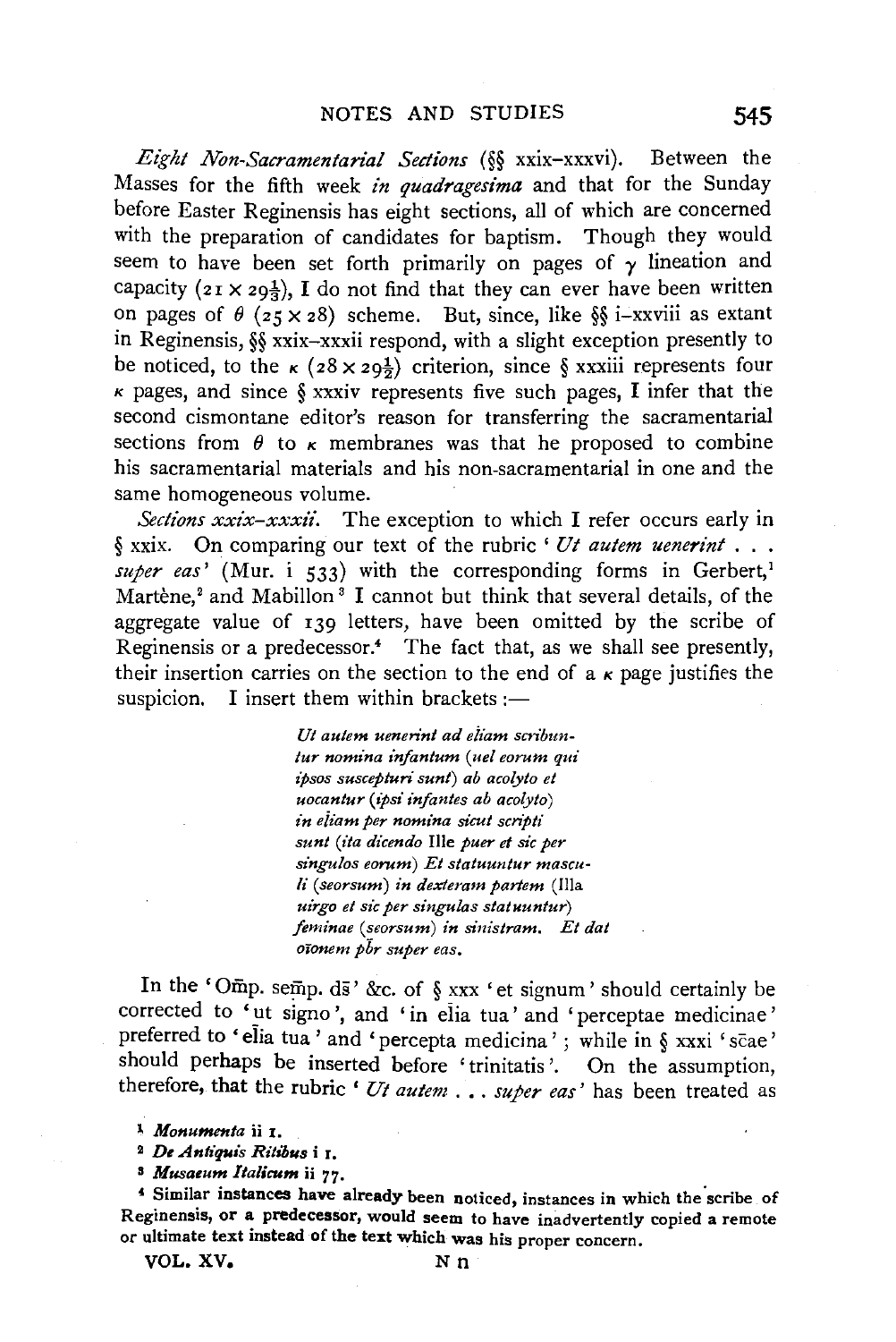I suspect and that the editor of V had given it its ampler value.<sup>1</sup> we  $have:$ 

|                                                 | Bapt.      |                                       |             | Bapt.     |
|-------------------------------------------------|------------|---------------------------------------|-------------|-----------|
| $\S$ xxix. Denunciatio &c 177                   |            | Brought forward                       |             | 59        |
| Scrutinii diem &c. $\therefore$ 375             |            | § xxxi. Benedictio salis & c          | $\sqrt{32}$ |           |
| Ut autem uenerint &c. $\vert 176(315) \vert 11$ |            | Exorcizo te &c $\blacksquare$ .       | 511(515)    | 18        |
| $\S$ xxx. Oiones super electos                  | 18         | Et post hanc of onem & c. $\vert$ 44  |             |           |
| Ad catechumenum &c 23                           |            | Accipe <i>ille</i> sal &c. $\vert$ 17 |             |           |
| Omp. semp. ds &c. $\{411(415)15\}$              |            | § xxxii. Benedictio post datum        |             |           |
| Preces $n\bar{r}$ as &c. 212                    |            | salem                                 | l 24.       |           |
| Ds qui humani &c. $\log 108$                    | $7( = 59)$ | Ds patrum n $\bar{r}$ orum &c.   360  |             | $13 = 06$ |
|                                                 |            |                                       |             |           |

*Sections xxxzi'i, xxxz'v.* A few faults must be corrected in the former of these. $\leftarrow$ I. If the Rheinau text may instruct us, the italicized words of the following phrase must be inserted into the first of the prayers to be said *super feminas*,—' Ds caeli ds terrae ... ds cui omnis lingua confitetur *et omne genu jlectitur* caelestium *et* terrestrium et infernorum' ; and, instead of continuing with 'te inuoco dne ut has famulas tuas perducere et custodire digneris ad giam baptismi tui ', we should readas, indeed, is suggested by the Pamelian form—' te inuoco dne *super has famulas tuas ut eas* custodire digneris et perducere ad giam baptismi tui', in analogy with a parallel passage in the next following constituent but one: an aggregate enhancement of the value of 29 letters. 2. In this latter prayer, 'Ds abraham' &c., Pamelius finds the words which I now italicize, words which, while they seem to be required by the grammatical construction of the prayer, are more than justified by its evident intention,-' Ds . . . qui tribus israel *de aegypti seruitute liberasti per moysen famulum tuum et de custodia mandatorum tuorum in deserto*  monuisti'. Their value in terms of letters is 83. 3. In the last constituent, 'Aeternam ac iustissimam' &c., Rheinau has ' famulos tuos et famulas tuas', not 'famulos et famulas tuas'; and the text found by Pamelius would seem to be right where, in analogy with other instances, it gives 'ad percipiendam giam baptismi tui ', not 'ad percipiendam giam tuam'.

The claim to authenticity of the ampler text of these three prayers is attested by the stichometrical result; for, thus reinforced to the amount of five lines, Section xxxiii has the value of four  $\kappa$  pages.

The reason for the only numerical correction-280 letters, instead of 267-which I make when computing the values for Section xxxiv, will be found in the memorandum subjoined to the next table of values.

<sup>1</sup> I think that in this, as in other like instances, the scribe of Reginensis, or a predecessor, perhaps from caprice perhaps from inadvertence on his own part or that of his *contralegens*, wrote the rubric as he found it in some volume of  $\gamma$  pagination. If there was such a volume, can it have contained the parent of Redaction Bapt. ? I hope to give attention to this subject on an early page. See below, pp. 559, 560.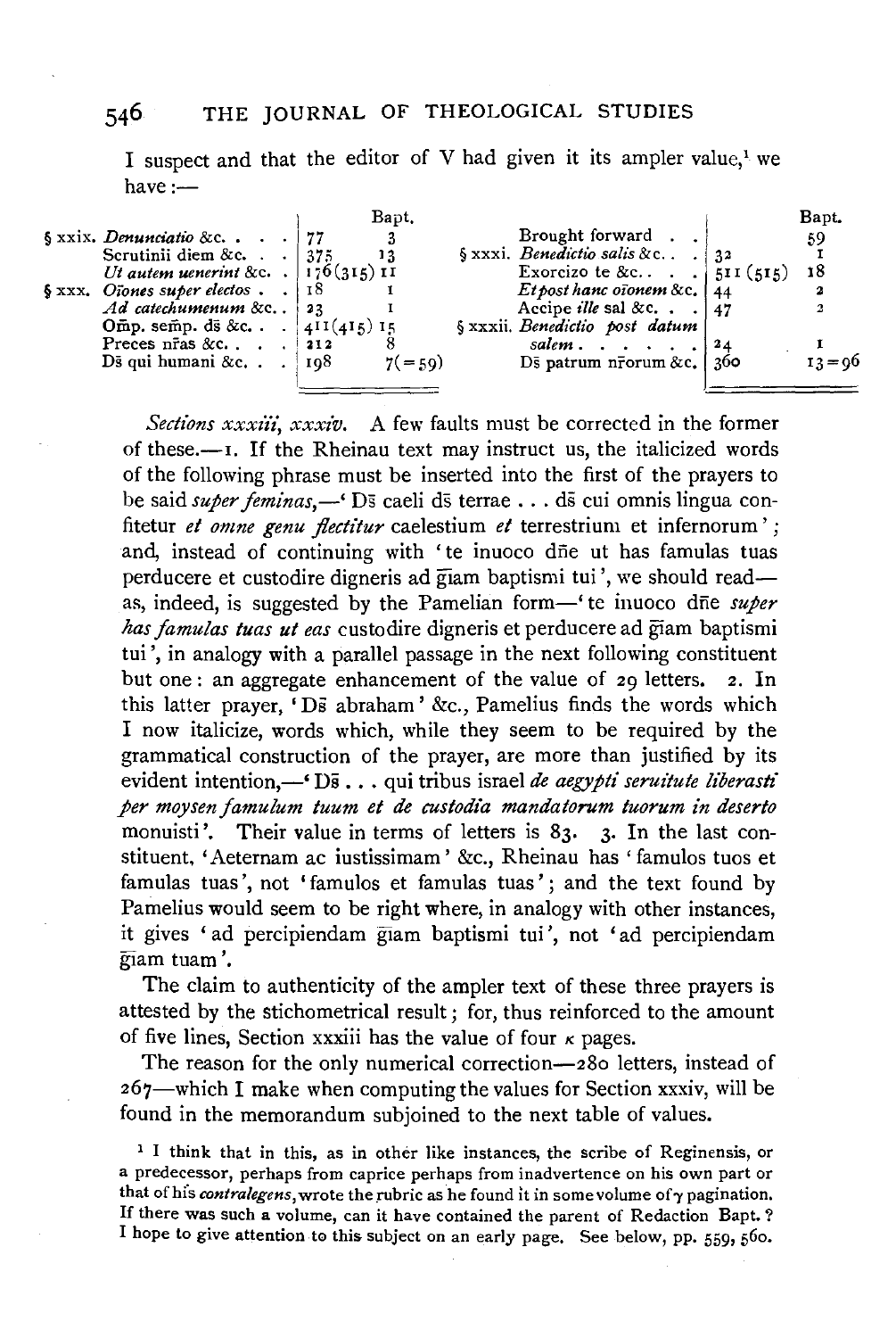|                                                          |      | Bapt.        |                                                                |          | Bapt.     |
|----------------------------------------------------------|------|--------------|----------------------------------------------------------------|----------|-----------|
| § xxxiii. Item exorcismi super electos &c.               |      | 3            | $\frac{1}{2}$ xxxiv. Incipit expositio euangeliorum &c. .   54 |          |           |
| Ds abraham ds isaac &c                                   | 265  |              |                                                                |          |           |
| Ergo maledicte diabole &c $\cdots$ : 310                 |      | $\mathbf{H}$ | Aperturi uobis filii &c $\vert$ 963                            |          | 33        |
| <i>Item super feminas.</i> $\ldots$ $\ldots$ $\ldots$ 16 |      | $= 24$       | Et annuntiat diaconus dicens contain-                          | 25       |           |
| Ds caeli ds terrae & c $ 214(243) $                      |      |              | State cum silentio &c.                                         | 3I       |           |
| Ergo maledicte ut supra 19                               |      |              | Et incipiens matthaeum &c. .                                   | 100      | $4 = 48$  |
| Item super masculos $\ldots$ $\ldots$ $\lfloor$ 17       |      |              | Postquam legerit tractat &c.                                   | -34      |           |
| Audi maledicte satanas &c $\cdots$ . 375                 |      | 20           | Filii carissimi ne diutius &c. $\ldots$                        | 437      | 15        |
| Item super feminas                                       | -16  |              | <i>Item annuntial</i> &c. $\ldots$                             | -28      |           |
| Ds abraham qui tribus &c.   169 (252)                    |      |              | State cum silentio &c. $\ldots$ : 31                           |          |           |
| Ergo maledicte ut supra 19                               |      |              | $Et$ legit $\ldots$ marcum &c. $\ldots$ .                      | 86       |           |
| <i>Item super masculos</i> 17                            |      |              | Et prosequitur pbr his uerbis $\ldots$   25                    |          |           |
| Exorcizo te immunde sp̃s &c.   171                       |      |              | Marcus euangelista &c. $\vert$                                 | 267(280) | $10$ [9]. |
| Ergo maledicte sicut supra 22                            |      |              | Item annuntiat $\ldots$ Et $\ldots$ lucam &c.                  | 93       |           |
| Item super feminas $\ldots$ , $\ldots$                   | - 16 |              | <i>Et prosequitur pbr his uerbis</i> 25                        |          |           |
| Exorcizo te per patrem &c.   178                         |      |              | Lucas euangelista &c. $\ldots$ , $\frac{1317}{2}$              |          | 1 I       |
| Ergo maledicte ut supra 19                               |      |              | Item annuntiaturioannem &c                                     | 93       |           |
| Sequitur oto quam sacerdos &c. $\ldots$   34             |      |              | <i>Iterum prosequitur pbr &amp;c</i> .                         | -20      |           |
| Aeternam ac iustissimam &c. $ 314(325) $                 |      | $II = 72$    | Ioannes habet similitudinem &c                                 | 504      | 18        |
|                                                          |      |              | Of the following $\ldots$ , $\ldots$ , $\vdots$                |          |           |
|                                                          |      |              |                                                                |          |           |

z  $\overline{u}$ N

> MEMORANDUM.-I assume the authentic value of the paragraph on St Mark to be 280, not 267; for 'Parate uiam dūi' seems to be needed after' Vox clamantis in deserto '. It is in the Gallicanum Vetus and the Bobbio Sacramentary (Mur. ii 715, 829), both of which, like Reginensis, have the puzzling phrase 'siue quia regnat inuictus '. For help concerning this I have consulted some of our best known biblical scholars; but their kind efforts for me have been fruitless. The best I can do is, to cite what follows from a letter  $(V, 15)$  written by Sidonius Apollinaris, in or about the year 437, to Siricius, Bishop of Limoges, 'Defert [bibliopola uester] et uolumen prophetarum, licet me absente, decursum, sua tamen cura manuque de superuacuis sententiis eruderatum, nee semper illo contralegente qui promiserat operam suam' (Migne *5. L.* lviii 545 B); and, but with diffidence, to suggest (i) that the bibliopole expunged, as a *superuacua sententia,*  the second member of the prophet's parallelism, 'In deserto parate uiam Domini, rectas facite in solitudine semitas Dei nostri' (Is. xi 3), (ii) replacing it with 'quia regnat inuictus'; (iii) that his volume, or a copy of it, fell into the hands of one or other of the successive scribes of *bapt.* or Bapt., who, (iv) deeming the words a true variant, prefixed a' *siue'* to them and set them-perhaps as a marginal gloss, perhaps as an interlineation—into his transcript, and (v) that a later scribe substituted the whole 'sine quia regnat inuictus' for St Mark's ' rectas facite semitas eius'. My next best guess would be that ' siue' &c. is a misinterpreted tironian adversarium; my next, that it represents a Gothic mistranslation.

24.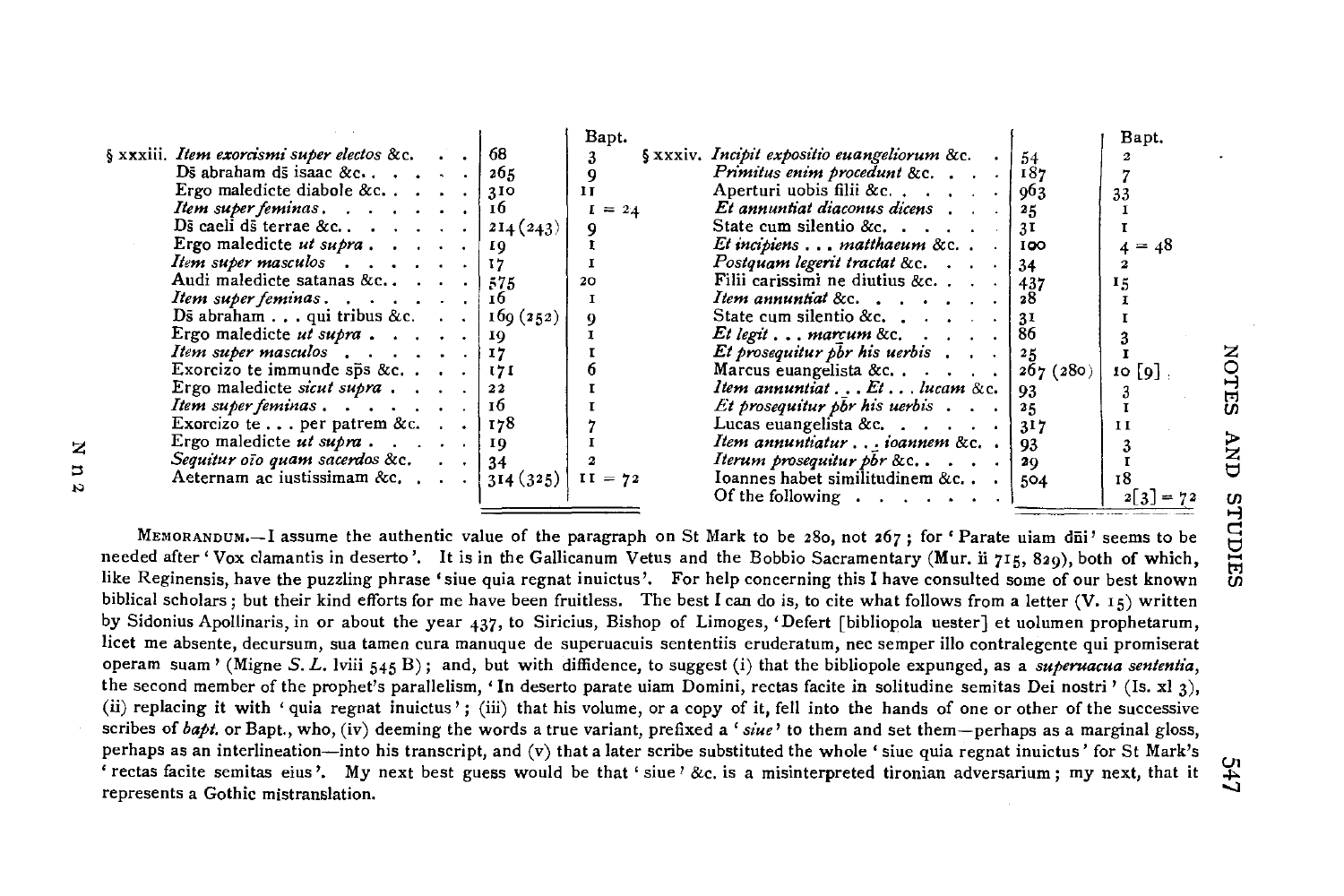*Section xxxv.* This (Mur. i 539) is one of the most interesting of the forty sections which are the subject of the present essay.

I. 1. The memorandum *'id est antequam dids symbolum his uerbis prosequeris'* set in Reginensis next after the title of the section gives the meaning of *'Praefatio symboli'*. I assume it to be a late insertion.<sup>1</sup> 2. The words 'animis uestris ueram conuersationem mutatis ad dm' in the address 'Dilectissimi nobis' &c. should perhaps be corrected to 'animis uestris uera conuersione mutatis ad dm<sup>2</sup>. 3, 4. Slight, but necessary, corrections reduce the first directive rubric, *'Post haec accipiens'* &c., from 121 letters to 118; and the last but one, *'Ponens manum acolytus' &c.*, from 71 to 69.<sup>2</sup>

II. If we were to assume that the book whence §§ xxix-xxxvi were transferred into our document had been based on a Roman original, and that each of these sections, as now known to us, and, more particularly, the Greek and Latin texts of the Constantinopolitan creed in§ xxxv, had been derived, mediately or immediately, from a formulary proper to the Roman Church, we should find ourselves committed to the opinion of more than one scholar of European reputation,<sup>3</sup> that in or before the seventh century the Roman Church must have used that creed in the instruction of candidates for baptism. If the scholars to whom I refer have been well advised in coming to this conclusion, they have enhanced our knowledge of a confessedly obscure subject. If they have been ill advised, their loyalty to historic truth will be the measure of their readiness to take into consideration the suggestion which I am about to make.

The Apostles' Creed is the only *symbolum fidei* which Leo the Great 4

<sup>1</sup> I mean an insertion later than V'. But, on the other hand, if the compiler of V', or his scribe, was so careless as to omit from the paragraph ' Marcus euangelista' &c. in  $\S$  xxxiv the words 'Parate uiam dii', thus reducing it from 280 letters to 267, and from ten lines to nine, he may have compensated the loss by adding' *id*  est antequam dicis' &c. (46 letters) to the sub-title, 'Incipit praefatio' (16 letters), of§ xxxv, thereby making this require two lines instead of one. Hence the bracketed alternatives [9] and [3] in the list for§ xxxiv and [62] in that for§ xxxv (p. 557 *infra).*  The compensation, while filling p. 79 of his volume to the last line, would enable him to begin the first constituent, 'Dilectissimi nobis' &c. of § xxxv at the begin-

ning of a page (p. 80).<br><sup>2</sup> For the table of values see below, p. 557.<br><sup>8</sup> Dr Burn, the latest writer on the subject, says, after giving the opinions of Hamack and Caspari, 'It is to be hoped that further evidence will soon be found which will throw light on the use of both forms-i.e. the Apostles' Creed and the Constantinopolitan-in Rome in the seventh century' (Apostles' Creed, p. 52). I think that I am giving what is really wanted, a true account of the difficulty which scholars have detected in our document.

• See the passages which I am about to quote from his twenty-eighth and his thirtieth Epistles.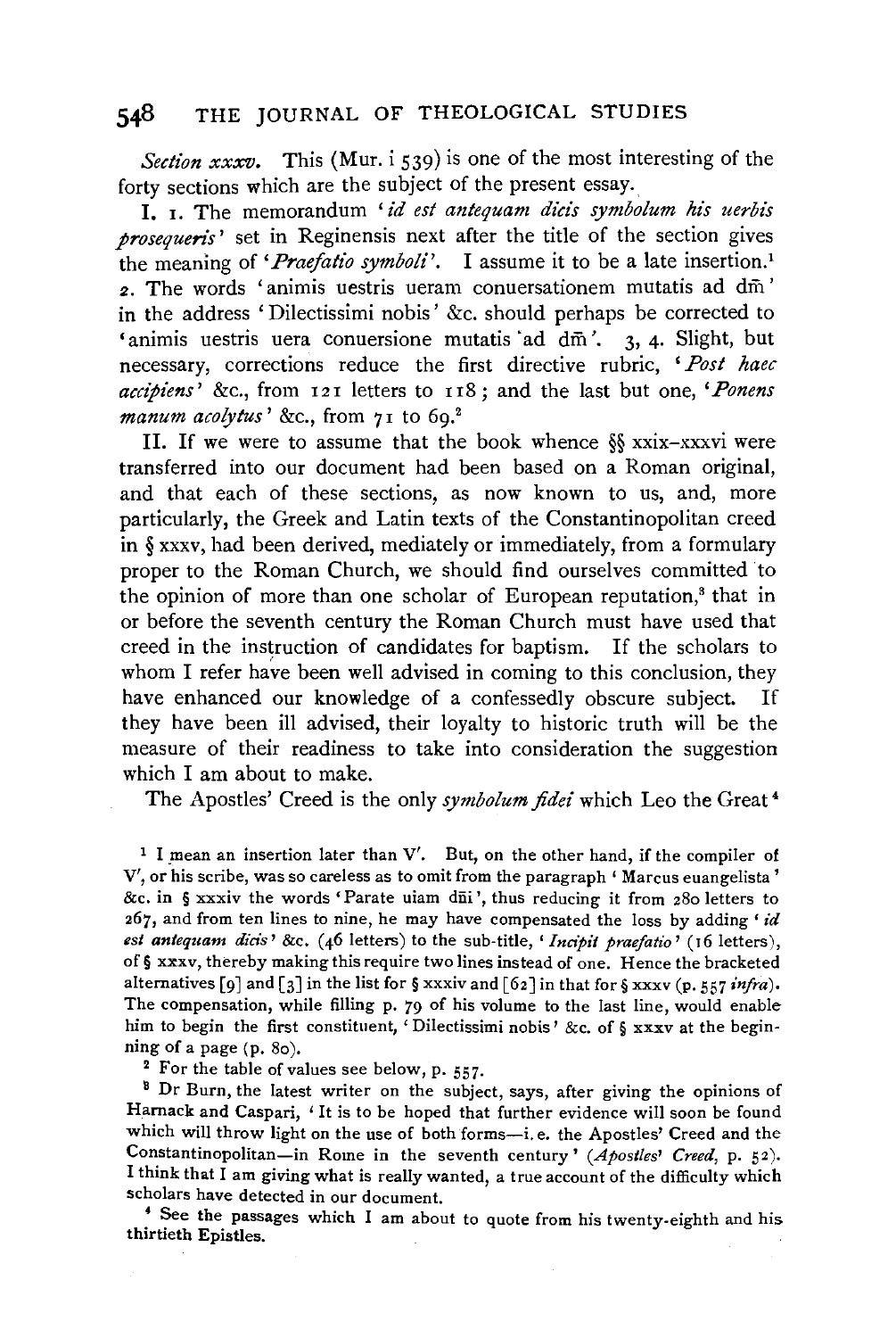is known to have used in the instruction of catechumens : it is the only *symbolum fidei* mentioned in this connexion by that minutely informed authority on Roman use, Ioannes Diaconus, author of the *Epistola ad*  Senarium, and Leo's junior by about half a century<sup>1</sup>; and, regard had to the well-known declaration of Leo III concerning the Roman church's unfamiliarity with the Constantinopolitan developement of the Nicene confession, irrefragable evidence must be adduced before we can assume that at any intervening period she used either of these in the scrutinies preparatory to baptism.

But, in good truth, whether or not the other portions of that excerpt from a baptisterium which is contained in §§ xxix-xxxvi are of Roman derivation, the 'Dilectissimi nobis' &c. (Mur. i 539) which in § xxxv precedes the 'Pisteuo his ena' &c. and the 'Haec summa' &c. *(ib.* 542) which follows the 'Credo in unum' &c., set it beyond doubt that this 'Pisteuo' &c. and this 'Credo' &c. are intruders which have ousted and superseded the Greek text and the Latin of some early form of the Apostles' Creed: for-

In the first place : The 'Dilectissimi' &c. promises the hearers an 'euangelici symboli sacramentum a Domino inspiratum, *ab apostolz\$*  institutum'; and tells them that, by special grace of the Holy Spirit 'qui dictauit' it, it is so simple and so short as not to baffle a disciple's apprehension or fatigue his memory.

Secondly: The 'Haec summa' &c.<sup>2</sup> says that the articles of the symbol which had been rehearsed are so phrased as that to comprehend them and keep them in mind 'nemo non idoneus, nemo non aptus ', and calls the symbol a '*breuissima* plenitudo'.

Thirdly, and particularly: The recapitulation, 'Hic Dei Patris . . . resurrectio perdocetur ', embodied in this 'Haec summa' &c., corresponds to the successive articles of the Apostles' Creed in some of its earliest extant forms, but not to those of the 'Credo in unum . . . et uitam futuri saeculi '.

Fourthly, and conclusively: Whereas the last sentence, 'Hie *postremo*  ecclesiae uocatio, peccatorum remissio et carnis resurrectio perdocetur ', of that recapitulation tallies precisely with the end of the Apostles' Creed at one well-known stage of its developement, it is irreconcilably at variance with the end of the Constantinopolitan.

Convinced, therefore, that in § xxxv the Constantinopolitan creed is

<sup>1</sup> His words are 'Dehinc . . . ille qui dudum exsufflatus diabolicis laqueis pompisque renunciauerat symboli ab apostolis traditi iam meretur uerba suscipere ' and 'Perscrutamur enim eorum corda per fidem utrum ... se credere fateantur *in Deum Patrem omnipotentem* ', Migne S. L. lix 402 B.

<sup>2</sup> I beg the reader very carefully to consult for himself the whole text of both the ' Dilectissimi nobis ' &c. and the ' Haec summa' &c.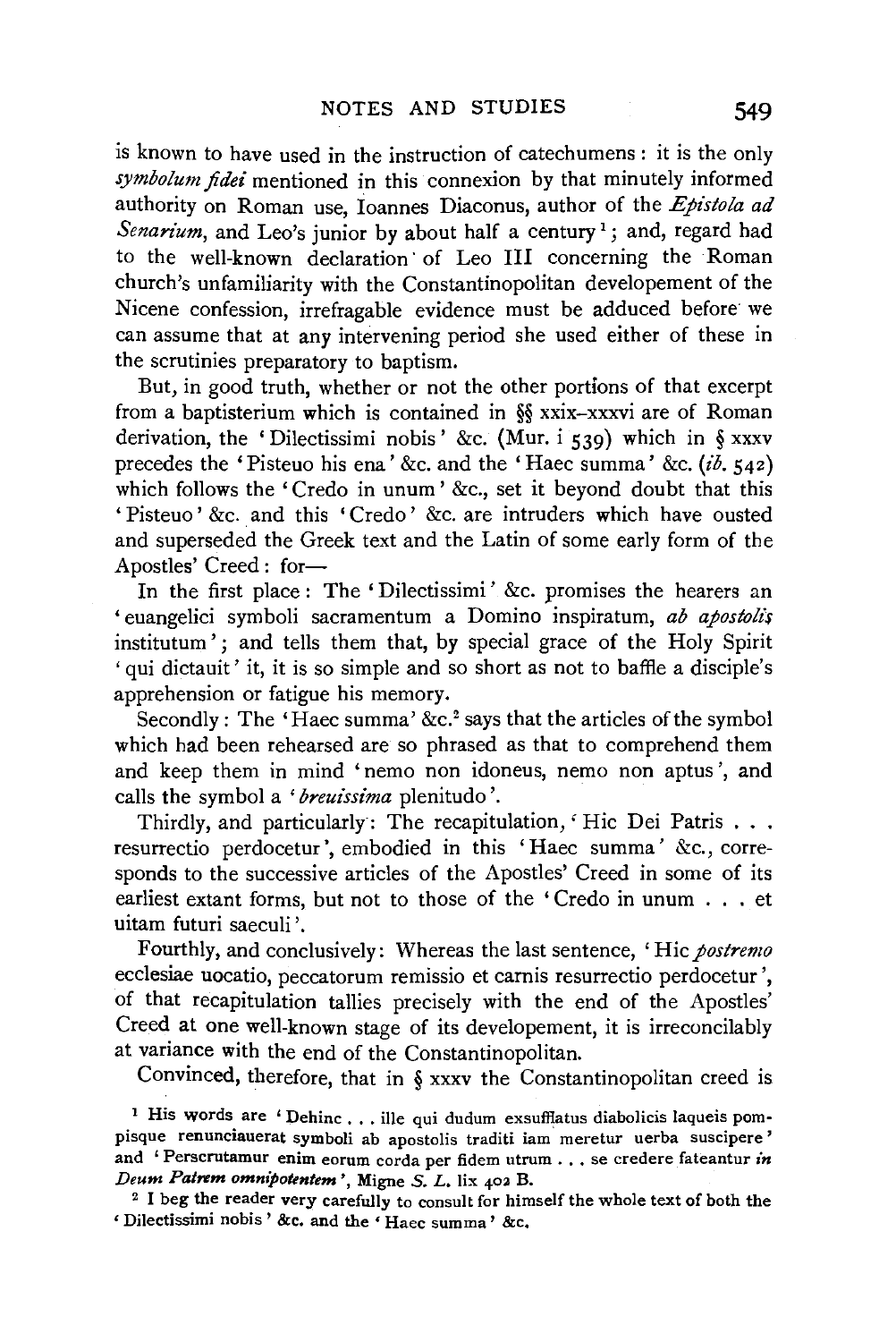an usurper which has ousted and superseded some early form of the*symbolum apostolorum,* I proceed with my examination.

III. Leo the Great begins the argument of his famous epistle to Flavian by saying that, if Eutyches had been too indolent to elaborate from Holy Scripture an intelligible theory of the Incarnation, he should at least have tried to understand the 'ipsius symboli initia quod per totum mundum omnium regenerandorum uoce depromitur ', and given careful heed to 'ilia communis et indiscreta confessio qua fidelium uniuersitas confitetur credere se in Deum Patrem omnipotentem et in Iesum Christum Filium eius unicum Dominum nostrum qui natus est [ex] Spiritu Sancto et Maria Virgine; *quibus tribus sententiis* omnium fere haereticorum machinae destruuntur'.<sup>1</sup> In thus expressing himself he does not, indeed, categorically assert that the *fidelium uniuersitas* of his day regarded the portion of the Apostles' Creed here cited as three articles, each separate and distinct from the other two ; but he leaves it to be inferred that he himself took this view of them, and that he believed it to be the view universally taken of them : and, when writing to the Empress Pulcheria, he certainly writes as if both she and he regarded the formula as divisible, and as in actual practice divided, into twelve several propositions,—' Siquidem ipsa catholici symboli breuis et perfecta confessio quae *duodecim apostolorum totidem est signata sententiis'* &c.<sup>2</sup> But, the writer of the 'Haec summa ... perdocetur' in *§* xxxv of our document (Mur. i 542), so far from hinting at any such view as held by himself or the church of which he was a member, makes a sevenfold,<sup>3</sup> not a twelvefold, distribution of the formula : thus leaving us to infer that he may never have heard of a twelvefold distribution, and that, if he had, he may not have thought it obligatory on him. We must therefore hold judgement in suspense as to both the age and the provenance of his Latin text of the superseded formula. Nor may we assume his Greek text of it to have been identical with what Marcellus of Ancyra in the year 341 placed in the hands of Pope Julius; for, whereas Marcellus wrote 'τον γεννηθέντα εκ Πνεύματος *Aγίου και Μαρίας της παρθένου'*, the expositor inverts the order of the names, writing 'Hie Unigenitus Dei de Maria Virgine et Spiritu Sancto secundum carnem natus ostenditur'; and, whereas the participle employed by Marcellus was  $\gamma \epsilon \nu \nu \eta \theta \epsilon \nu \tau a$ , the expositor's 'natus' seems to imply, not  $\gamma \epsilon \nu \nu \eta \theta \epsilon \nu \tau a$ , but ' $\tau \epsilon \gamma \theta \epsilon \nu \tau a$ ', the word given in the Greek text of Leo's letter to Flavian.

I have thus early dwelt, and dwelt with some insistence, on these three considerations, (i) that the Constantinopolitan creed now found in Reginensis has taken the place of that brief formula which, usually

2 Ep. 32 *(ib.* 794 B).

<sup>1</sup> Ep. 28 (Migne S. L. liv 757 A, B).<sup>3</sup> I shall return to this subject presently.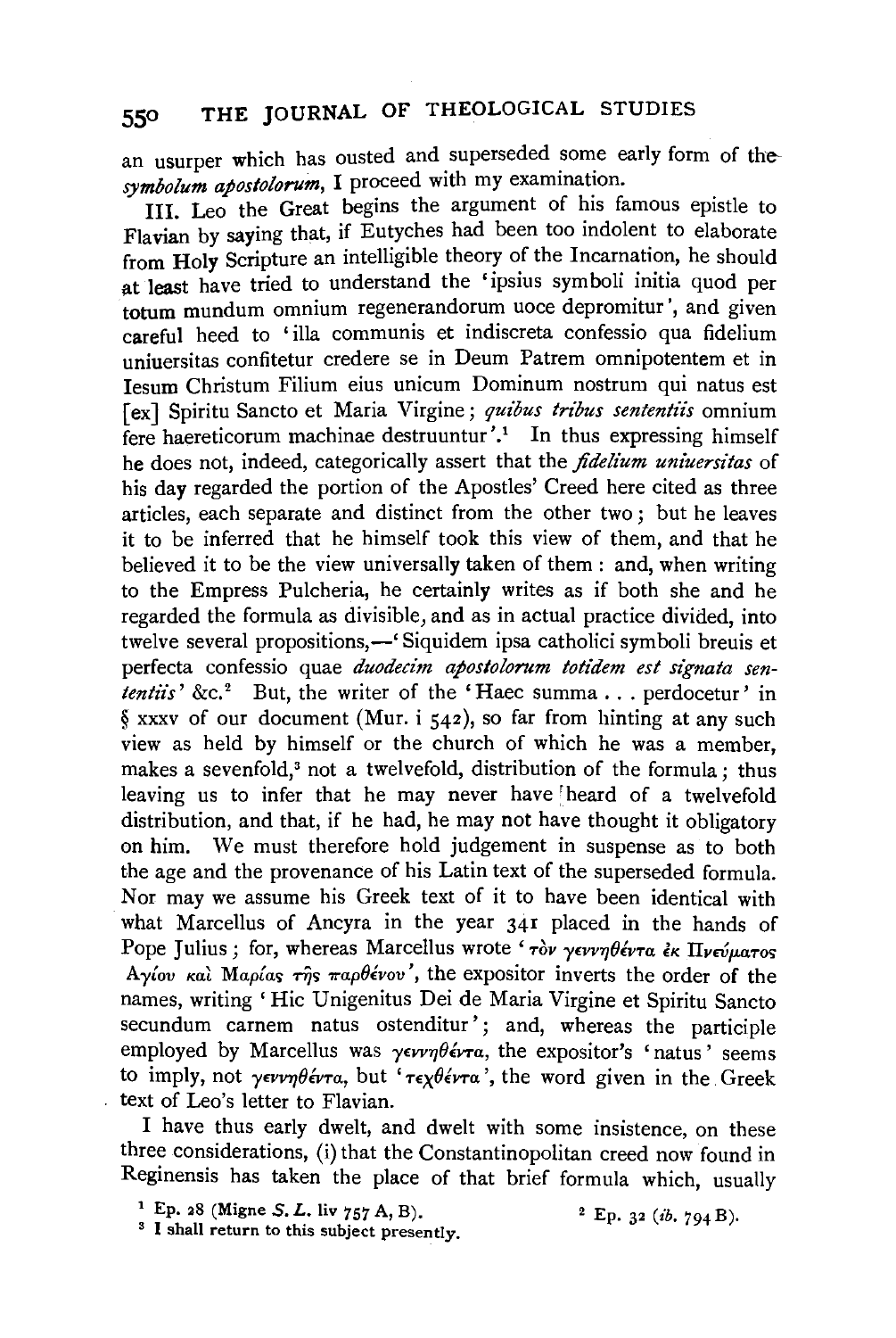known as the Apostles' Creed, it may be safer to denote as the 'Credo in Deum ', and (ii) that we must not assume either the Greek or the Latin text of that brief formula to have been of Roman derivation, or (iii) take it for granted that its Greek text was identical with that of the profession made by Marcellus ; because I feel sure that careful account must be taken of them if scholars are ever to devise a tenable theory of the external history of our document.

*The Evolution of § xxxv.* A first review of the section suggests the  $following$  remarks : $-$ 

I. The initial rubric, *'Indpit praefatio'* &c., is not a true capitulum having for its scope the whole of the section, such as *'In traditione symboli'* would have been; but a mere heading to the prefatory address, 'Dilectissimi nobis' &c.

II. This 'Dilectissimi nobis' &c. looks like inserted work, for the 'id est antequam dicis symbolum his uerbis prosequeris' prefixed to it seems to imply that it is to be read by the bishop; a dignitary whose presence is neither mentioned nor implied in any part of the section but that which relates to the Latin text, and who indeed is assumed to have delegated to a presbyter the *traditio symboli* in the Greek. I believe it to have been introduced *ex post facto* to the original scheme of the item, and introduced at the instance of a bishop who desired to grace the ceremony with his presence. I also observe with interest that its 698 letters are equivalent to one  $\kappa$  page, but defer for a moment what I wish to say about the stage of evolution at which the Latin text was set forth.

III. On comparing with each other M. Léopold Delisle's heliographs in illustration of MS Vatican. Regin. 316, I find that the' Greek' text of the Constantinopolitan symbol is written on successive lines of the ruling, but in characters much smaller than those used in the document generally, and that due space is thus allowed for the superscribed Latin transverbation. The reduced scale of the script in which the 'Greek' symbol is set forth gives every five lines of it the content of about six lines of normal text; so that when I draw up my table of values for the exemplar of V' I shall correct 870 to 725. Whether or not the writer of that exemplar in thus resorting to a smaller scale of script did what his predecessor, or predecessors, had already done is a question which we must remember to bear in mind. I shall assume that he did.

IV. Granted that at that stage<sup>1</sup> in the developement of the baptisterium whence § xxxv was excerpted both Greek and Latin were vernacular languages in the province or diocese where the baptisterium was then used, we yet may fairly ask whether or no both languages had been

<sup>1</sup> That stage I notify as 'Bapt.', identifying it with the 'Bapt.' of previous pages.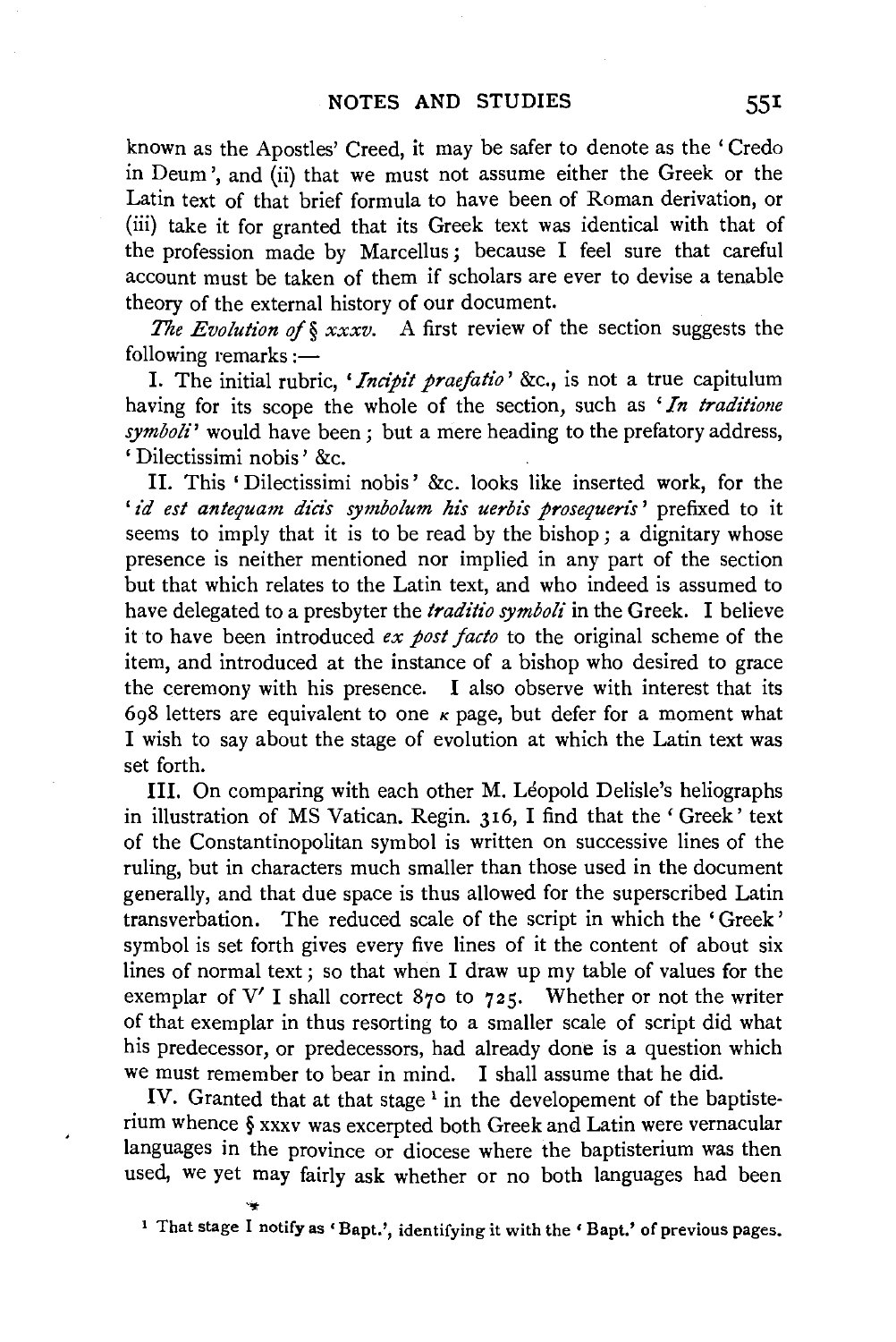vernaculars in the province or diocese for which the original scheme<sup>1</sup> of the baptisterium was drawn up: and, on either the one hypothesis or the other, the question arises whether in the original scheme the apostolic symbol was set forth in both a Greek text and a Latin, or only in one; whether, if only in a Greek text, this was employed as being deemed the original text, or because Greek was reverenced as a hieratic language, or because it was by local accident better understood or more usually spoken than Latin ; and, if in both, why precedence was given to the Greek. Here, again, are considerations which must be carefully borne in mind.

v. The long admonitory address (Mur. i 542) appointed to be read after the *traditio* reads like a cumulate composition. First comes the paraphrase, 'Haec summa ... resurrectio perdocetur ', (in 6r2 letters) of the apostolic symbolum, 'Credo in Deum' &c.: then follows (in 6or letters) a passage, 'Vos itaque dilectissimi ... sci sps uirtute generati ', on the grace of baptism: we next have (in 462 letters) a passage, ' Et ideo banc breuissimam . . . gloriam resurrectionis habeatis', which evidently has the apostolic symbol for its subjectmatter, and which calls to mind the teaching, and indeed the very words, of St Paul, and the 'good confession' of the *milites Christi* in the first days of the Church; and after it (in 226 letters) a sentence, 'Ergo dilectissimi praefatum symbolum fidei catholicae ... ad regna caelestia faciat peruenire ', which almost as evidently has no specific reference to the Constantinopolitan formula; a subject to which I shall revert in the sequel. The concluding 'per eundum ... saeculorum. Amen', I may here add, gives, by its 60 letters, 1961 as the total value of the extant constituent.

Here, too, let me note that the passage 'Vos itaque . . . generati' is but indirectly relevant to the proper subject of the address; that it is not in Gerbert ; and that, unless or until we be otherwise informed, we may therefore assume it to be a late insertion.

VI. The extant rubrication of the section is by no means perfect, for $-(r)$  The *'Incipit praefatio symboli ad electos'* (Mur. i 539) which now does duty as a capitulum would seem to be the fusion of an *'Incipit traditio symboli ad electos'* and a subjoined *'Praefatio* ', or the fusion of a' *Traditio symboli ad electos'* and a subjoined *'Incipit praefatio'*; while (2) the explanatory 'Id est antequam dicis symbolum his *uerbi's prosequeris'* looks like a gloss which clerical mischance has assumed into the section itself from the lower margin of the page in V' or a copy of it.<sup>2</sup> (3) I explain the faulty *'Et interrogat ei*  $p\bar{b}r$ *'* in the directions that follow the address ' Dilectissimi nobis . . . inchoatur

<sup>1</sup> The original scheme will be notified as  $i$  bapt.,'.

<sup>&</sup>lt;sup>2</sup> For an alternative view see above, p. 548 n. I.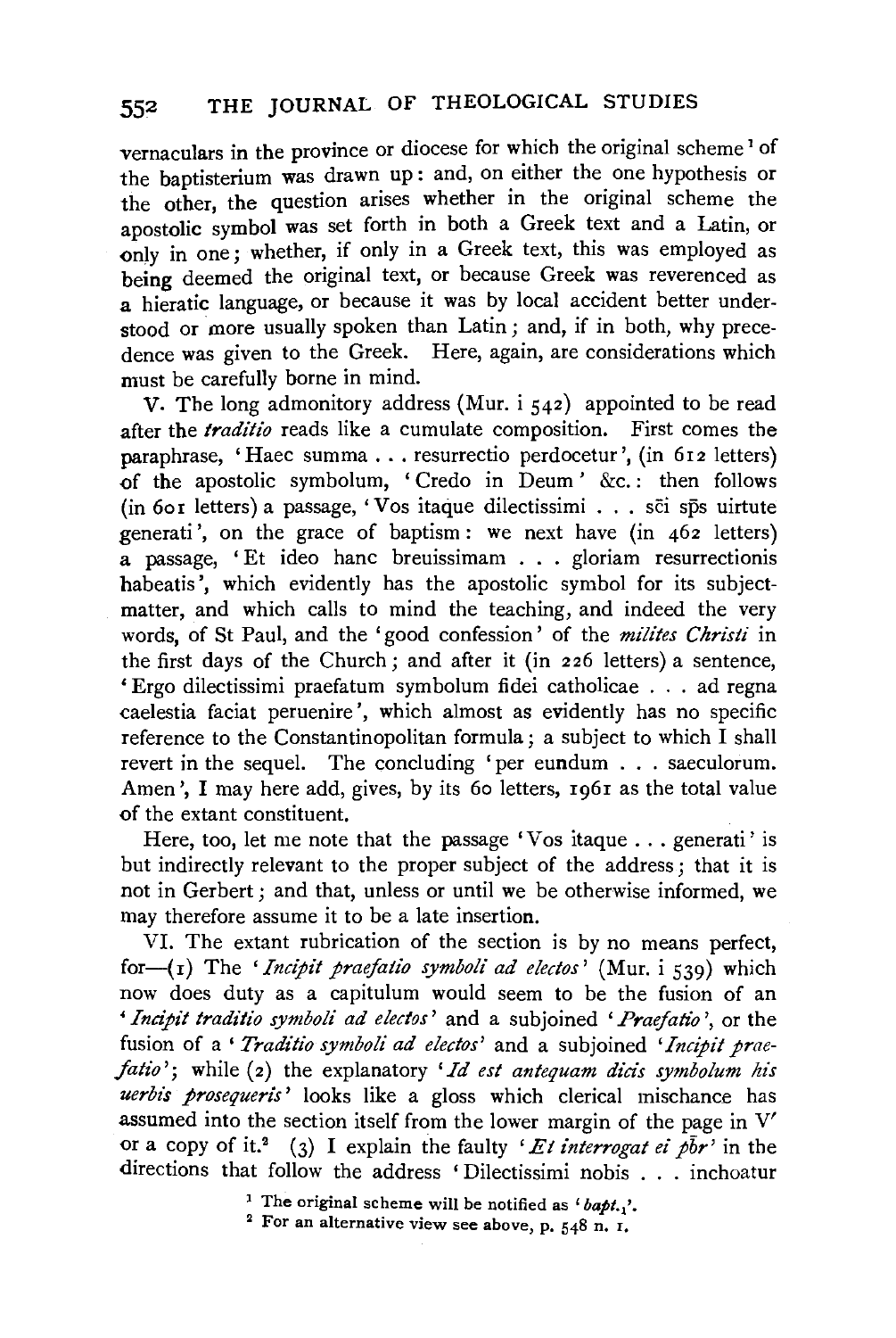exordio ' (ib.  $540$ ) by supposing that here, as in several other instances, the scribe of Reginensis, or a predecessor, had two sources of information, and that in one of these, the older book of the two, the words *'super caput eius'* were immediately followed by *'Et dicit ei pbr'* and 'Annuntia fidem ipsorum' &c., whereas the other and more recent book of the two interposed after *'super caput eius'* a rubric *'Et interrogat pbr'* and the question 'Qua lingua confitentur' &c. I mean, that is to say, that the extant *'Et interrogat ei'* is a conflation of an earlier *'Et dicit ei'* and a later '*Et interrogat'*. (4) Immediately after the 'Greek' creed *(ib.* i 541) some such rubric as *'Hoc expleto sequeris'*  would seem to have been overlooked from visual misdirection or confusion of thought due to the *'Hoc expleto sequitur'* &c. at the corresponding place after the Latin creed *(ib.*  $542$ ), as also  $(5)$  *'Dicis'* between 'Latine' and the questioner's 'Annuntia fidem' &c.<sup>1</sup>

*The Earlier Phases of § xxxv (bapt., and bapt.,).* 

Let us therefore assume that, as originally devised, the present section set forth, not the Constantinopolitan creed, but some early form of the *symbolum apostolorum* : and let us so far give play to the speculative faculty as further to assume that this was appointed to be said in Greek, either because Greek was deemed a hieratic language, or because Greek was the language in which the formula was believed to have been originally written or in which it had been brought westward; but that, for whatever reason, the formula was not appointed to be said in Latin. By this hypothesis we should have-

r. *Traditio symboli ad e!ectos.* 

2. *Accipiens acolytus unum* .•. *super caput eius. Et dicit ei pbr* (in 105 letters).

3· Annuntia fidem ipsorum &c. (in 34 letters).

4· *Et dicit acolytus symbolum graece decantando* &c. (in 79 letters), where I should be disposed to retain the word *'graece',* connecting it with *'decantando* ', as designed to direct the successive clauses of the formula to be sung to an oriental melody known by the name 'Greek'.

5· Next would come the formula, distributed into seven clauses, as is intimated by the sevenfold structure of the paraphrase contained in our 'Haec summa est . . . resurrectio perdocetur' (Mur. i 542), and written on twelve lines of the average capacity of 29 letters, or thereabout, thus-

> $\Pi$ ιστεύω είς  $\overline{\theta v}$  πατέρα παντοκράτορα καλ Els *tijv* x.fiv Tov *p.ovoyEV'Yj* v1ov *avTov*

<sup>1</sup> Nothing would be more likely to happen if the scribe of Bapt., or his contra*legens*, had before him a copy of *bapt*.<sub>1</sub> with only the 'Πιστεύω είs θν', and also a copy of *bapt.*<sub>2</sub> with both the ' $\Pi$ *i* $\sigma$ *revo els*  $\theta \bar{\nu}$ ' and the ' Credo in dm<sup>'</sup>.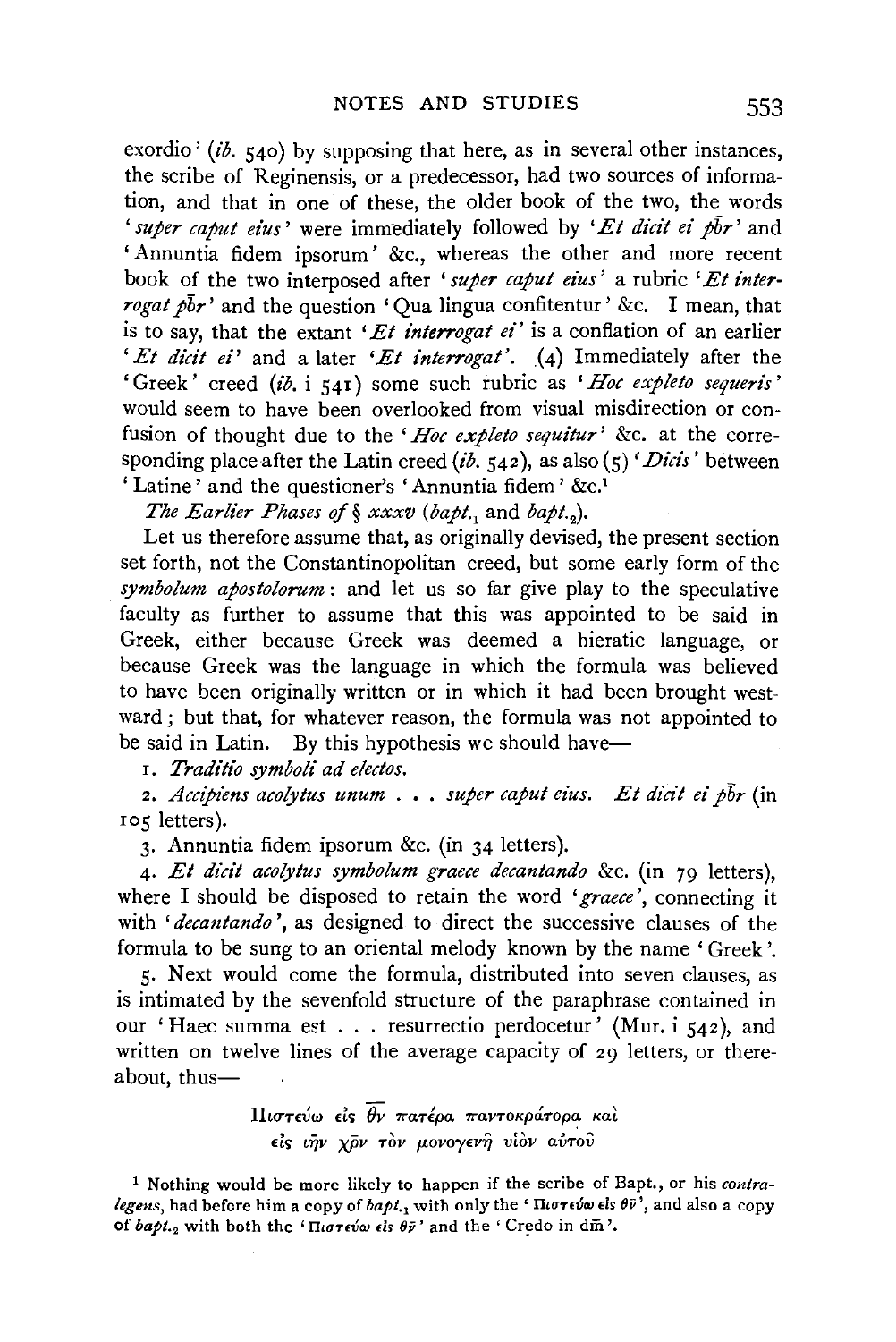Tòν τεχθέντα εκ μαρίας της παρθένου και πνεύματος άγίου Tòv στανρωθέντα και ταφέντα και τη τρίτη ἡμέρα ἀναστάντα Tòv αναβάντα είς τους ουρανους και  $\kappa a \theta \eta \mu \epsilon$ vov εν δεξία του πατρός "Όθεν έρχεται κρίνειν ζώντας και νεκρούς Kai είς το άγιον πνεύμα 'Αγίαν εκκλησίαν άφεσιν αμαρτίων σαρ- $\kappa$ os dváctacuv.

6. Then would follow the rubric *'Hoc expleto sequitur por his uerbis'* (in 30 letters).

7· If I have made a right diagnosis of the exposition introduced by this rubric, the series would end with 'Haec summa est ... resurrectio perdocetur. Et ideo hanc breuissimam plenitudinem ... resurrectionis habeatis. Per eundem '&c. (in  $1134$  letters). Per eundem' &c. (in  $1134$  letters).

This equipment-consistent as it is in itself and, if not morally certain, yet unimpeachably probable in theory-does not respond to the  $\kappa$  criterion of measurement; but-and I confess that I think it a significant coincidence-I find that, with two lines, allowed for connecting rubric, it yields to that  $\gamma$  criterion which, in my opinion, governed some editions of the 'Missale Francorum',<sup>1</sup> and which, as we have found reason to believe, would seem to have governed early editions of the *canon poenitentialis* and the pontifical excerpts from which are extant in §§ xv, xvi and in §§  $xx-xxiv^2$  and § xcix. Indeed, it not only has the total value of three  $\gamma$  pages, it divides into two parts logically distinct,<sup>3</sup> the first of which fills one page and the second a couple of pages, thus-

| Scheme of bapt.,                                                                                                   | $\gamma$ lines.                        |
|--------------------------------------------------------------------------------------------------------------------|----------------------------------------|
| Traditio symboli ad electos 24                                                                                     |                                        |
| Accipiens acolytus unum super caput eius. Et<br>dicit ei pbr $\cdots$ $\cdots$ $\cdots$ $\cdots$ $\cdots$ $\cdots$ | 4                                      |
| Annuntia fidem ipsorum qualiter credunt $\ldots$ 34                                                                | $\mathbf 2$                            |
| Et dicit acolytus symbolum graece decantando & c. 79                                                               | 3                                      |
| Πιστεύω είς θν πατέρα κτλ. (On 12 lines).                                                                          | $I2 = 2I$                              |
| Hoc expleto sequitur por his uerbis $\ldots$ , 30<br>Haec summaperdocetur. Et ideo                                 | п                                      |
| habeatis. per cundem &c. 1134' 39                                                                                  |                                        |
| Of the following $\ldots$ , $\ldots$ , $\ldots$ , $\ldots$                                                         | $2 = 42$ (Total, three $\gamma$ pages) |

<sup>1</sup> See vol. xii pp. 232, 242, 247, 538, 544, 545, 554, 555 of the JOURNAL.

<sup>2</sup> See above, pp. 328, 329 and 334-336, 338-340.

<sup>3</sup> For a like logical distribution see columns ' pen.<sub>1</sub>' and ' pen.<sub>2</sub>' in the table of values on p. 329 *supra.*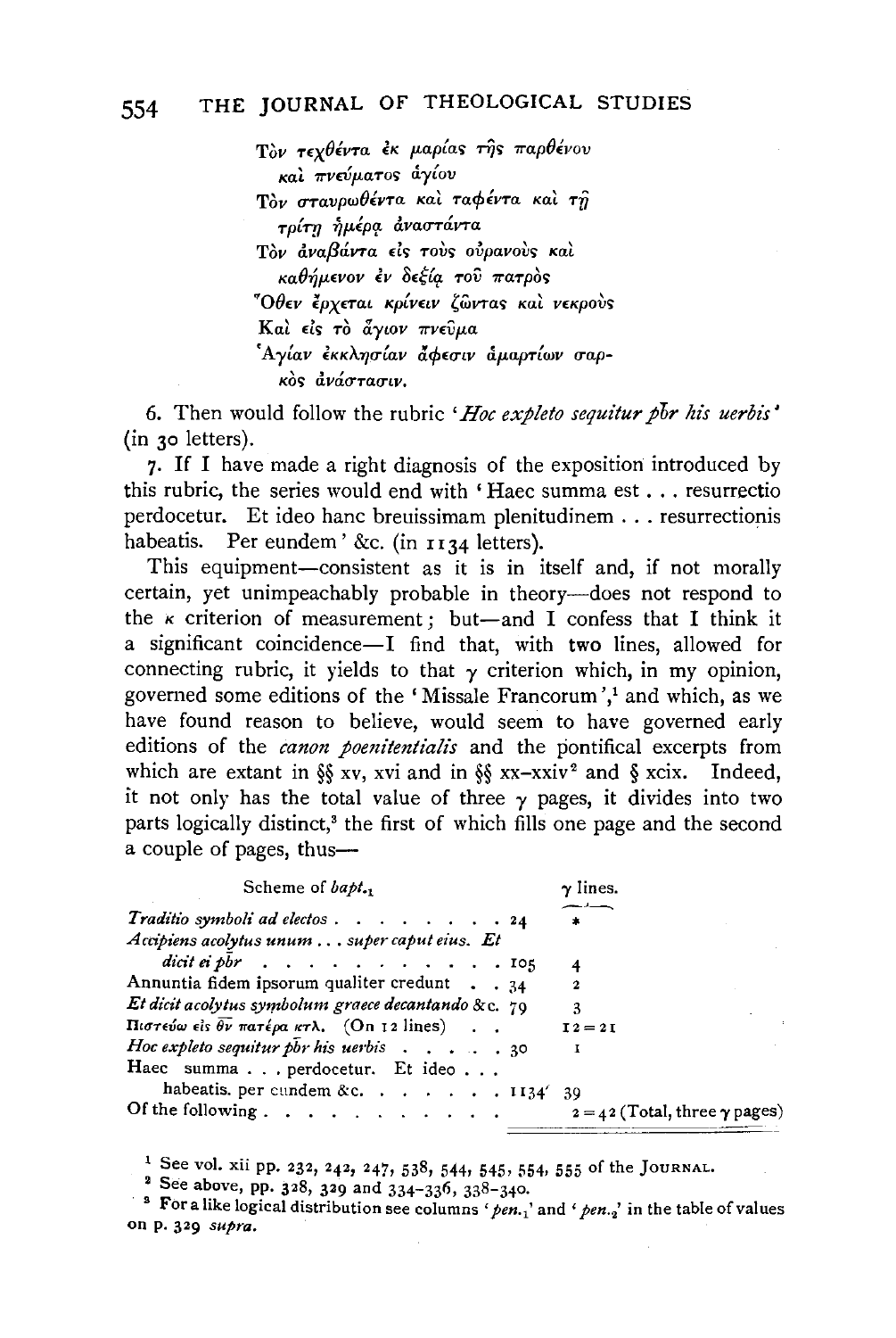At a later time, if not in another place, this perhaps first expression of the item may have been amplified under new conditions; these being  $(1)$  that after the creed had been sung in Greek the bishop intervened,<sup>1</sup> saying, 'Filii carissimi audistis symbolum graece audite et latine';  $(z)$  that, addressing himself to the acolyte, he asked him-inferentially, if not categorically-what was the vernacular of the *electi,* or one of two vernaculars; and that,  $(3)$  on receiving 'Latine' as the reply  $(4)$  he—not the priest—said 'Annuntia fidem ipsorum qualiter credunt '.<sup>2</sup>

Here again I do not presume to dogmatize; but I do venture to assert that the theory I propose<sup> $\delta$ </sup> is clearly suggested by the actual condition of the Reginensis rubrication, and that it is probable not only on its own merits but because it bears the application of the  $\gamma$  criterion.

What precisely was the Latin text of the Apostles' Creed which the Constantinopolitan has replaced it is by no means easy to surmise ; for as early as the first half of the fourth century there were, at least in the south of Gaul, two theories as to the conditions to be satisfied in a good translation, theories which 'blend in fantastic strife ' in the Reginensis rendering of the longer formula: but, whether the wording of the second clause was 'Qui natus est de maria uirgine et spu sco' or 'Natum de maria uirgine et spu sco', one line would suffice for it, and eleven lines would contain the whole. We thus have, as summary of the item at the second of its not improbable earlier phases-

| Scheme of $b$ apt.,                                                                            | $\gamma$ lines                        |
|------------------------------------------------------------------------------------------------|---------------------------------------|
| Traditio symboli ad electos 24<br>Accipiens acolytus unum super caput eius. Et                 | $\ast$                                |
| dicit ei pbr. $\ldots$ $\ldots$ $\ldots$ $\ldots$ $\ldots$ $\ldots$ $\ldots$ $\ldots$ $\ldots$ | 4                                     |
| Annuntia fidem ipsorum qualiter credunt. 34                                                    | $\mathbf{2}$                          |
| Et dicit acolytus symbolum graece decantando &c. 79                                            | 3                                     |
| Πιστεύω είς θν πατέρα κτλ. (On 12 lines)                                                       | $I2 = 2I$                             |
| Hoc expleto dicis $\ldots$ $\ldots$ $\ldots$ $\ldots$ $\ldots$ $\ldots$                        | I                                     |
| Filii carissimi audistisaudite et latine. Et dicis 56                                          | $\mathbf{2}$                          |
| Qua lingua confitentur &c. Resp. Latine. Dicis 46                                              | $\mathbf{z}$                          |
| Annuntia fidem ipsorum qualiter credunt 34                                                     | 2                                     |
| Ponens manum acolytus dicit symbolum decan-                                                    |                                       |
| <i>tando &amp;c</i> 71(69) 3                                                                   |                                       |
| Credo in dm patrem &c. $(On II lines)$ .                                                       | $II = 2I$                             |
| Hoc expleto sequitur pbr his uerbis $\ldots$ , $\ldots$                                        | 1                                     |
| Haec summa  perdocetur. Et ideo habea-                                                         |                                       |
| tis. per eundem &c. 1134 39                                                                    |                                       |
| Of the following $\ldots$ , $\ldots$ , $\ldots$                                                | $2 = 42$ (Total, four $\gamma$ pages) |

<sup>1</sup> Let us not forget the strikingly and suggestively similar intervention of the bishop in  $pen._2$  as contrasted with  $pen._1$ . See above, p. 329.<br><sup>2</sup> That the acolyte sang the Latin creed to the same melody as the Greek-

presumably a melody imported from the East-we are not told. He probably did. <sup>3</sup> What I also suggest about episcopal intervention is based on the second person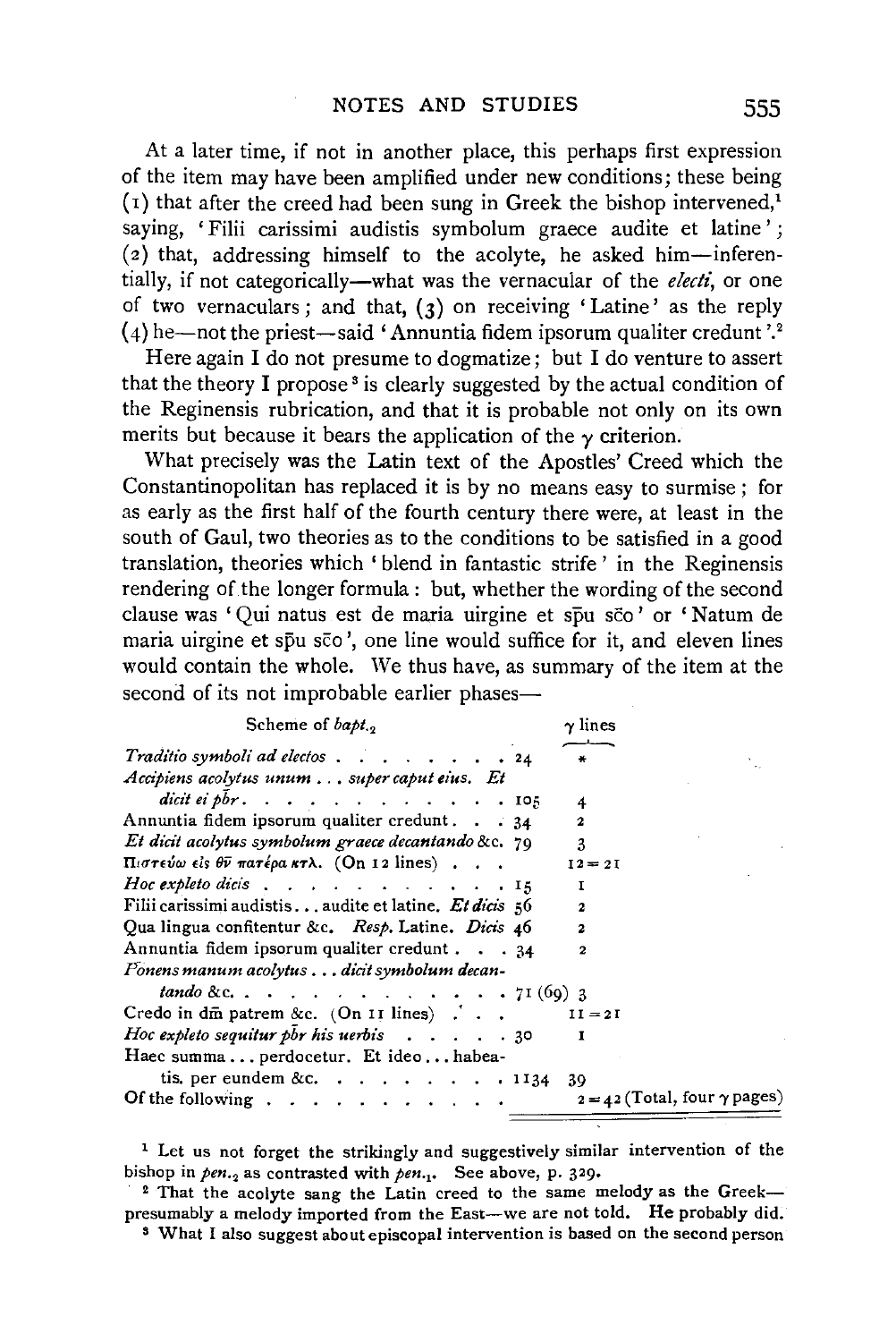Here, yet again, I do not dogmatize; but I do assert that this my reconstruction of a theoretically possible second phase of the item is suggested by the actual condition of the rubrics in Reginensis; that it is approved by the fact that, as concerns the Latin creed now by the hypothesis introduced into the ceremony of the *.traditio,* it transfers the conduct of the function from the priest to the bishop, and that its tolerance of the  $\gamma$  test gives it a compelling claim on our acceptance.

*The Later Phases of§ xxxv.* I. Let us assume that this, like other sections containing non-sacramentarial material, was transferred from  $\gamma$  (21 X 29<sup>1</sup>/<sub>2</sub>) pages to pages of  $\kappa$  (24 X 29<sup>1</sup>/<sub>2</sub>) value. To fill four of these, as previously it had filled four of the less ample pages, it must of course receive an aggregate enhancement amounting to not less than  $(4 \times 3 =)$ 12 lines. The accompanying table of values shews what, in my opinion, was really done.

1. Section xxxiv (see above, p.  $547$ ) ending on the antepenultimate line of a page, the last two lines of this were devoted to the capitulum of§ xxxv and a new rubric *'Incipit praefatio* '. Then followed, as the reader will see on consulting the table, the address 'Dilectissimi nobis accepturi' &c. It fills a  $\kappa$  page.

2. So much of the item as relates to the ' $\Pi_{\iota\sigma\tau\epsilon\iota\omega}$   $\epsilon_{\iota\varsigma}$   $\theta\bar{\nu}$   $\pi\alpha\tau\epsilon_{\iota}\iota\alpha'$   $\kappa\tau\lambda$ . had in  $bapt.$  and  $bapt.$ , filled a  $\gamma$  page: the editor of Bapt. raised it to  $k$  value by inserting a question which would have been unmeaning in  $bapt.,$ , which would have been unnecessary in  $bapt.,$  and for which there now was no need. This, however, and the answer to it enabled him to end the ' $\Pi_{\mu\sigma\tau\epsilon\mu\omega}$ ' on the last line of his second page.

.>- But he could not resort to a like device as he worked his way to the 'Credo in dm patrem' &c., for the editor of *bapt.*, had anticipated him. He therefore transcribed what lay before him in his copy of *bapt.* 

<>f the direction *'prosequeris* ' in the rubric before the opening address, 'Dilectissimi nobis accepturi' &c. (Mur. i 539), and of the directive *'Et dicis'* in the rubric (ib. 541) before the 'Qua lingua ... ihm  $x\bar{p}m$ ?' which relates to the Latin creed, as contrasted with the 'dicit  $p\bar{b}r$ ' in the corresponding rubric before the 'Qua lingua ... ihm xpm ?' which related to the Greek. In all the other rubrics of § xxxv the verb employed is in the third person, and has for its subject either the acolyte or the presbyter, but never the bishop.

Whether I am right or wrong in making *'prosequeris'* and *'dicis'* imply the bishop's participation in the function in no way affects the validity of my argument in proof of a second  $\gamma$  redaction  $(bapt._2)$  in place of a first  $(bapt._1)$ . But, if I am right -and I think I am-some very interesting questions at once suggest themselves. Where was it, when was it, why was it, that, on the substitution of  $bapt_{i}$  for  $bapt_{i}$ in honour of the Latin version of the creed, the bishop himself made that version his own special concern? These questions will, I think, have to be taken into account in any attempt that may be made to determine the external history of the section.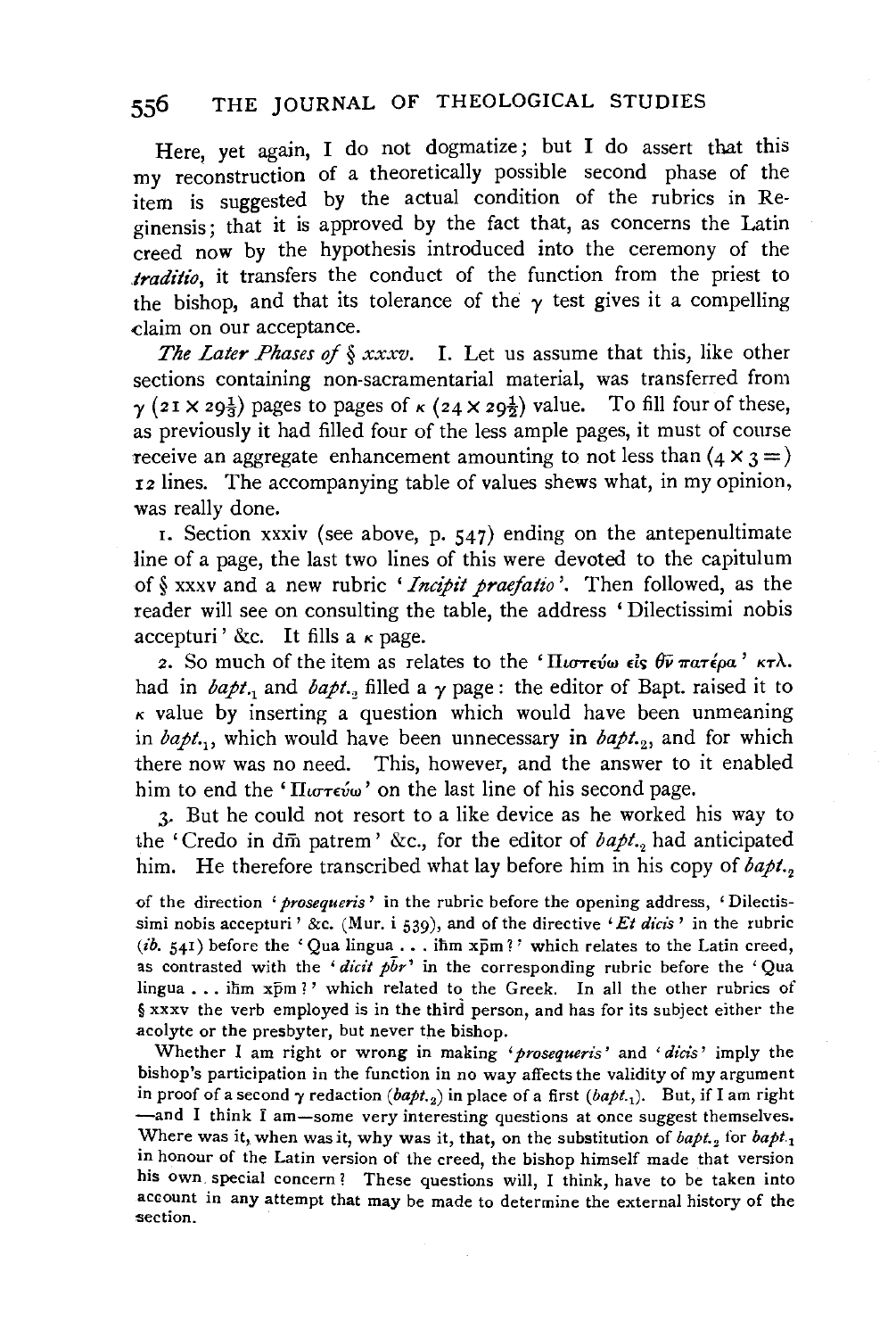

MEMORANDUM,-Scheme 'Bapt.' when incorporated into the document at Redaction V would end on p. 82.

 $1 P. 86 of V' ends here$ 

 $\tilde{\mathbf{a}}$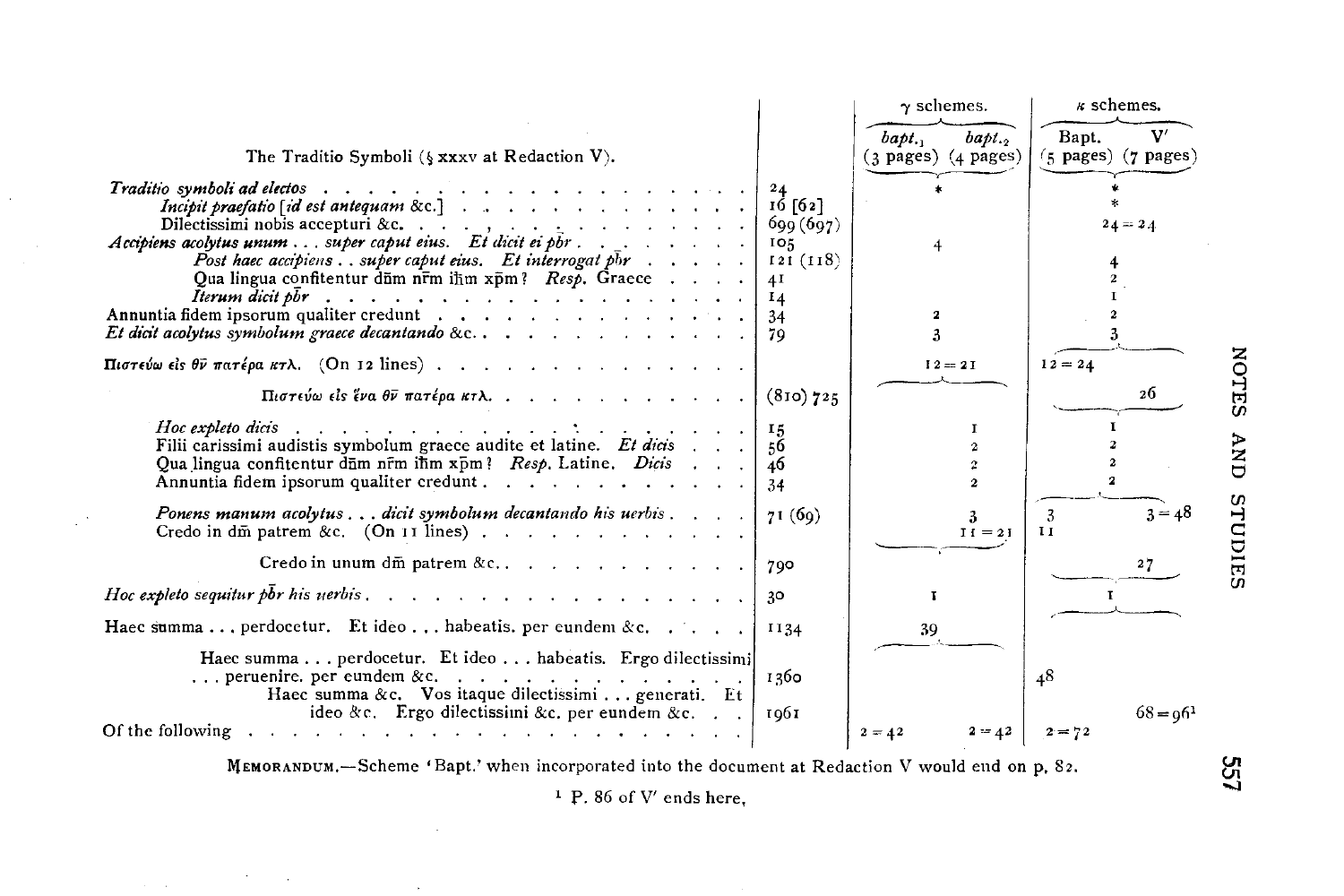until he reached the words '... gloriam resurrectionis habeatis' in the last constituent, when, between these and the concluding 'per eundem' &c., he interposed the sentence 'Ergo dilectissimi ... faciat peruenire '. This addition, an addition, be it well observed, which by its 'praefatum symbolum' assures us that the Apostles' creed was not yet superseded by the Constantinopolitan, carried him to the antepenultimate line of a fifth page on which to write rubric or rubrics proper to the next section.

II. 1. When it was that this scheme-incorporated, I assume, with the document at Redaction V-was replaced by that in which the <sup>1</sup> Πιστεύω είς θν πατέρα' κτλ. gave way to the 'Πιστεύω είς ένα θν πατέρα'  $K_{\tau}$ . we must enquire in the sequel; but the substitution itself was effected very cleverly indeed. The longer symbol began, as its predecessor had begun, on the first line of a page; but it was written in so ingeniously reduced a script that, instead of occupying 31 lines, it occupied only 26, with the consequence that the distinction of a fresh page was accorded to its Latin equivalent as well as to itself.

2. But nothing short of new material having the value of 20, or, at the least, 18 lines must now be found if the item was to end concurrently with a page. Hence the barely relevant *farcimentum*, 'Vos itaque dilectissimi . . . uirtute generati', which now divorces the 'Et ideo hanc breuissimam plenitudinem ' &c. from its proper context, the 'Haec summa est ... resurrectio perdocetur '.

POSTSCRIPT. Two questions may here be opportune:-

r. If there was such a redaction as the *bapt.*1 of my analysis, why was the Greek text of the Apostles' Creed the only text officially recognized? Perhaps in obedience to long tradition : perhaps because, though Latin was understood by some, by many, or by all, Greek was the dominant speech of the laity.

*z.* If there was such a redaction as the *bapt.2* of my analysis, why was a Latin text of the creed now recitetl, and recited at the instance of the bishop himself? Perhaps because now, as had not been the case formerly, or because here, as had not been the case elsewhere, Latin as well as Greek was a vernacular tongue : perhaps because now and here Latin was rivalling and tending to supersede Greek as the language of the people : perhaps because there were reasons of ecclesiastical or secular polity for encouraging children to make devotional use of it : perhaps because, as at Aries in the closing years of the fifth century, the laity were desired to use one language equally with the other when engaged in public worship.

All these considerations must, I think, be borne in mind if the problem of the external history of our document is ever to be solved.

*Sections xxix-xxxiv (resumed).* Since we have good reason to believe that the non-sacramentarial sections xv, xvi; xx-xxiv; xxxv ;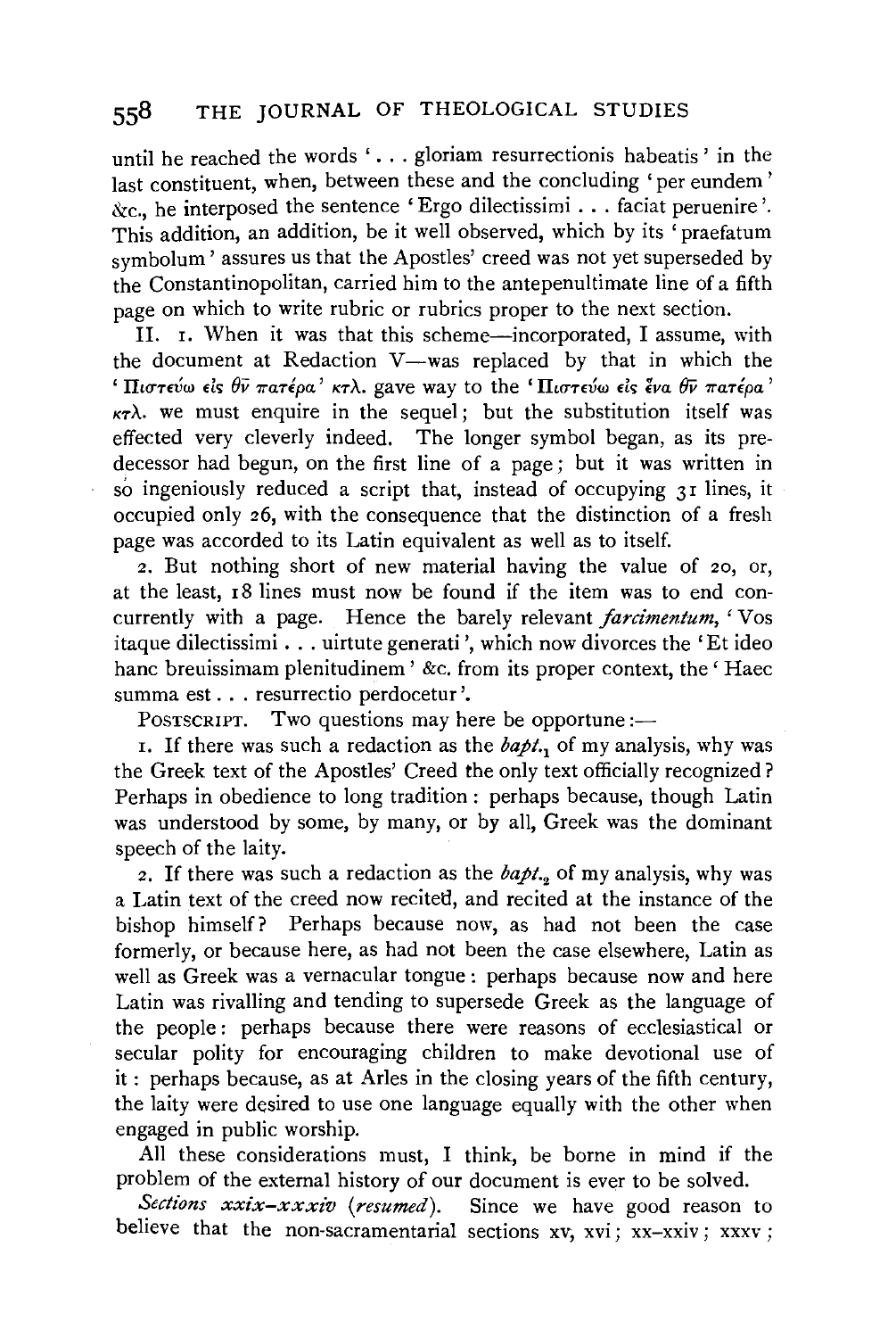and, besides these, xcix have been developed from an original written on  $\gamma$  (21 x 29<sup>1</sup>/<sub>2</sub>) pages (see above, pp. 327–330 and 333–343), let us enquire if this may with probability be said of §§ xxix-xxxiv. The question is the more important inasmuch as these sections-at least, in their present estate—are part of one and the same baptismal series with  $\S$  xxxv which we have just been examining.

The First Scrutiny. Sections xxix-xxxiii (Mur. i 533-537) are concerned with the first scrutiny of the *electi;* and the fact that, if we assume the ampler form of the rubric *'Ut autem'* &c. in § xxix to have been set forth in the  $\kappa$  libellus in which, by the hypothesis, Bapt. was written, they have the aggregate value (see above, pp. 545, 546) of  $(96 + 24 + 72 =)$  192 *k* lines, i.e. of eight *k* pages, justifies us in believing that it had indeed been thus set forth in that libellus.

My reason for thinking that at Bapt. the rubric appeared in the longer of its two forms was not, that it is the wont of rubrics to grow, rather than to lessen, with lapse of time ; but because the structure of the longer form is such as very forcibly to suggest that it is due to the insertion of phrases and single words<sup>1</sup> into the shorter form; and because, as will be seen on inspection, the converse theory is so very improbable as to be barely tenable.

Let us then assume  $(1)$  that-as in the *bapt*. already ascertained for § xxxv, and as in the *pen*. and the *ord*. already ascertained for §§ xv, xvi, and for §§ xcix, xx-xxiv-§§ xxix-xxxiii had once been set forth on pages of  $\gamma$  ( $2I \times 29\frac{1}{3}$ ) capacity; (2) that the libellus in which they were written had not a pictorial frontispiece, but (3) that  $1\frac{1}{2}$  lines of the first page of text were devoted to the general title and some slight ornamentation; and  $(4)$  that the rubric *'Ut autem uenerint'* &c. had as yet its lower value of  $176$  letters. The result in terms of letters and of lines would be $-$ 

| § xxix.                      | 77, 375, 176                                           |                                      |
|------------------------------|--------------------------------------------------------|--------------------------------------|
|                              | $1\frac{1}{2}$ , $2\frac{1}{2}$ , $1\frac{3}{2}$ , 6 = | $23 \gamma$ lines                    |
|                              | $$$ xxx. 18, 23, 411, 212, 198                         |                                      |
|                              | I, I, I4, 8, $7 =$                                     | $3^{\mathrm{T}}$ , , ,               |
|                              | $$xxxi. 3^2, 5^15, 44, 47$                             |                                      |
|                              | $1, 18, 2, 2 =$                                        | 23, 1, 1                             |
| $\frac{5}{9}$ xxxii. 24, 360 |                                                        |                                      |
|                              | $1, 13 =$                                              | $14$ , , ,                           |
|                              | § xxxiii. 68, 265, 310, 16, 243, 19, 17, 575, 16, 252  |                                      |
|                              | $3, 9, 11, 1, 9, 1, 1, 20, 1, 9 =$                     | 65, , , ,                            |
|                              | 19, 17, 171, 22, 16, 178, 19, 34, 325                  |                                      |
|                              | 1, 1, 6, 1, 1, 7, 1, 2, 11, 2 =                        | 33, 9, 9                             |
|                              |                                                        | Total, $189 \gamma$ lines (9 pages). |

<sup>1</sup> The phrases and words 'uel eorum qui ipsos suscepturi sunt', 'ipsi infantes ab **acolyto' .** .. **'seorsum** ', ~ **seorsum** '.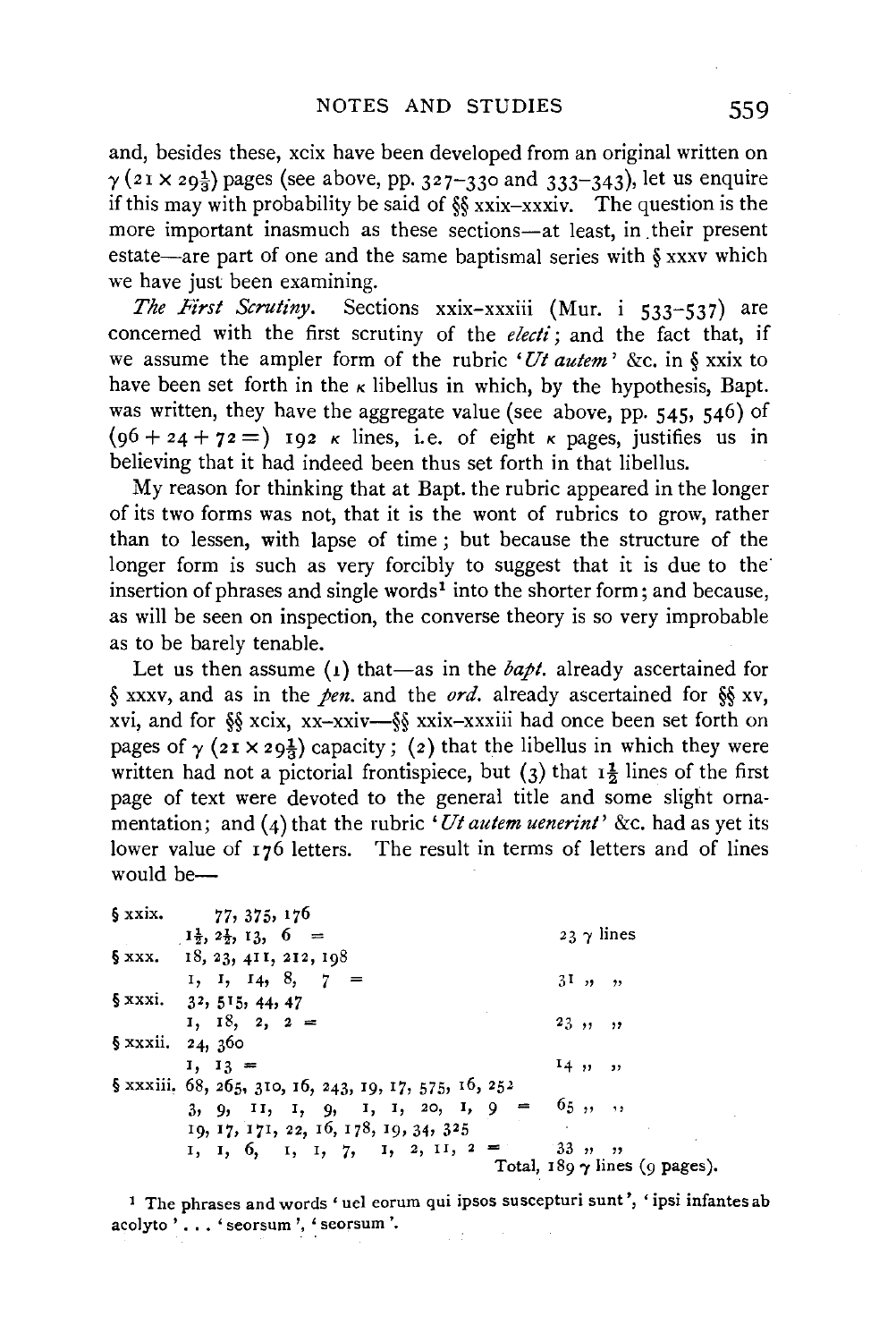Hence we see that at Bapt. it would in any case be necessary to introduce some few lines of augmentation if the series were to fill an integral number of pages; and, evidently, the necessity would be heightened if the general title now formed part of a pictorial frontispiece:  $ig_2$  k lines would have to be filled, as against the prior series of  $\frac{1}{188}$  *y* lines. For the values at Bapt. see above, pp. 546, 547.

*The Second Scrutiny.* Section xxxiv is concerned with the *apertio aurium* of candidates for baptism. We have seen (p. 547 *supra)* that with the two-line capitulum of § xxxv (which followed its last constituent) it covered the 120 lines of five  $\kappa$  pages at that second edition which I denominate 'Bapt.'. But, it is evident that if at the *bapt.* of my hypothesis it had filled but  $124$  of the 126 lines of six  $\gamma$  pages, it must then have been ampler in respect of rubric, of text, or of both than at the later issue. How, then, can it at that stage have been equipped?

Here again Gerbert helps us. The reader will see from Mr Wilson's notes<sup>1</sup> that, between the opening address 'Aperturi uobis . . . lucas 'ioannes' and the exposition of St Matthew's function as an evangelist, Gerbert's Zürich MS differs from Reginensis. The Zürich equipment I assign to the  $\gamma$  libellus on which *bapt*, was written; that of Reginensis I assign to the  $\kappa$  libellus of Bapt. I set the two schemes side by side together with their values in terms of letters  $:$   $-$ 

| bapi.                                                   | Bapt.                                   |  |  |  |
|---------------------------------------------------------|-----------------------------------------|--|--|--|
| $Et$ annuntiat diaconus dicens $. 25$                   | Et annuntiat diaconus dicens 25         |  |  |  |
| State cum silentio audite intente . 28                  | State cum silentio audientes intente 31 |  |  |  |
| $Et$ dicit $\ldots$ , $\ldots$ , $\ldots$               |                                         |  |  |  |
| Dñs uobiscum $\cdot \cdot \cdot \cdot \cdot \cdot$ . To |                                         |  |  |  |
| Etincipiens legita peccatis eorum 100                   | Etincipienslegita peccatis eorum 100    |  |  |  |
| Iterum annuntiat diaconus ut supra 30                   |                                         |  |  |  |
| State cum silentio $\cdots$ $\cdots$ $\cdots$ 15        |                                         |  |  |  |
| Et post haec tractat p $\overline{b}$ r his uerbis. 29  | Postquam legerit tractat por his        |  |  |  |
|                                                         | $uerbis \ldots \ldots \ldots \ldots 34$ |  |  |  |

Thus we have for *bapt*. as distinguished from the record for Bapt. (see p.  $547 \frac{supra}{max}$ ) the following summary,<sup>2</sup>-

 $$$  xxxiv.  $54$ , 187, 963, 25, 28, 7, 10, 100, 30, 15, 29, 437 2, 7, 34, 1, 1, 1, 1, 4, 1, 1, 1, 1,  $\frac{1}{15} = 69 \text{ y lines}$ 28, 31, 86, 25, 28o, 93, 25, 317, 93, 29, 504 I, I, 3, I, IO, 4, I, II, 4, I, I8,  $2=57$ , , Total,  $126 \gamma$  lines (6 pages).

Reassured, therefore, as to the existence of a prior edition on *y* pages of§§ xxix-xxxv, I now turn to § xxxvi, the last of the present group of non-sacramentarial items. ·

1 Or from Gerbert himself, *Monumenta* ii 2.

2 The *Missale Gallicanum Vetus* (Mur. ii 714-716) has an item which, while sub-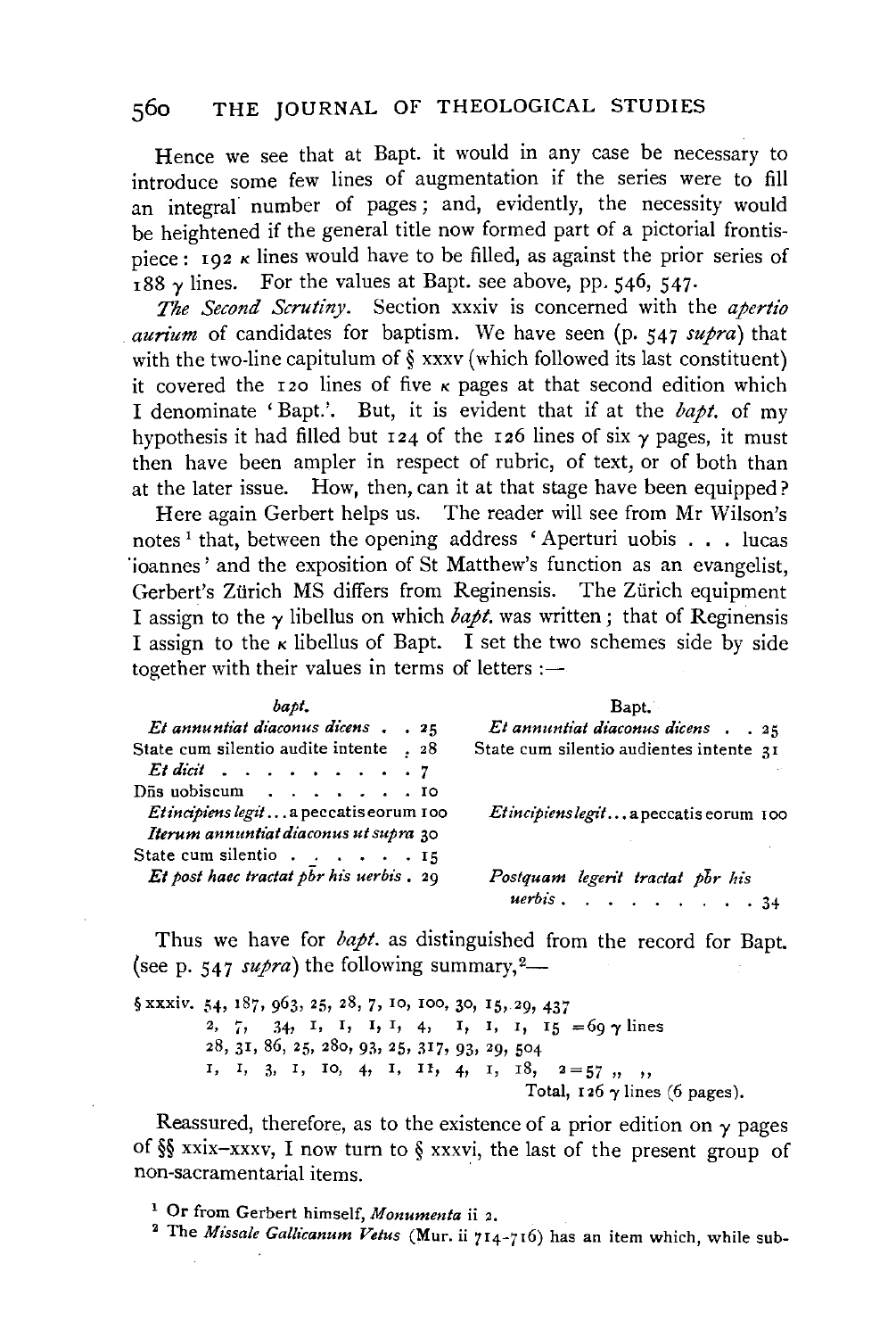*Section xxxvz:* The thirty-sixth section teaches the *electi* the text of the Lord's Prayer, and explains its eight several clauses. These are set forth a clause at a time; each clause in its turn being followed by a brief exposition.

I. r. I learn from M. Leopold Delisle's *'Me'moires surd' andens Sacramentaires'* (p. 68), what Mr Wilson fails to tell us, that 'heureusement nous avons au folio 2 v<sup>o</sup> [du ms. 316 de la reine de Suède au Vatican] un texte bilingue de l'oraison dominicale de la même main' as the sacramentary itself; a fact which leads me to suspect that here, as in many other instances, the scribe of Reginensis had before him not only a copy of the V' redaction of the item, but also a copy of some earlier edition : and, on consulting vol. xxxvii of the 'Bibliothèque de l'École *des chartes'* (p. r6), I infer from M. Delisle's transcript of the page as well as from his verbal description of it that both texts are written on -lines of the ruling, and in characters of normal size ; here again getting a hint in aid of the reconstruction I should like to make.

stantially identical with § xxxiv of Reginensis and with the Zurich article, represents not six, but only five  $\gamma$  pages. The contents and distribution is as follows:-

|                                                     |           | $\gamma$ lines                   |
|-----------------------------------------------------|-----------|----------------------------------|
| Incipit expositio euangeliorum & c.                 | 54        | 2                                |
| Aperturi uobis filii karissimi &c                   | 97 I      | 33                               |
| Post haec legit diaconus  matthaeum.                | 53        |                                  |
| Et postquam legerit tractat pbr &c.                 | 36        |                                  |
| Filii karissimi ne diutius $\&c$                    | 435       | 15                               |
| <i>Explicit secundum matth.</i> $\ldots$ , $\ldots$ | 2 I       |                                  |
| Incipit secundum marcum                             | ΙQ        |                                  |
| Legit diaconus  marcum                              | 42        | $\overline{a}$                   |
| <i>Exponit pbr.</i>                                 | 10.       | 1                                |
| Marcus euangelista leonis gerens &c.                | 279       | 10                               |
| Incipit secundum lucam                              | 18        |                                  |
| Legit diaconus  lucam                               | 42        | 2                                |
| Tractat pbr. $\ldots$ , $\ldots$ , $\ldots$         | <b>IO</b> |                                  |
| Lucas euangelista speciem uituli &c. $\ldots$       | 321       | ŦΤ                               |
| Item legit diaconus  iohannem                       | 49        |                                  |
| Tractat pbr his uerbis                              | 10        |                                  |
| Iohannes habet similitudinem aquilae $&c.$          | 488       | 17                               |
| Of the following.                                   |           | $I = IOK$ (five $\gamma$ pages). |
|                                                     |           |                                  |

I have not as yet had occasion or time for analysing  $M$ . G,  $V$ , as a whole : but this result justifies us in suspecting that in different dioceses different expedients were employed for so interspersing essential work with rubrics or other material as to effect a result equivalent to an integral number of pages; and, further, that the  $\gamma$ unit of pagination was not confined to one diocese, or group of dioceses, but that it was or was not observed as the scribe, probably an itinerant bibliopole, happened or did not happen to be in the habit of using it.

An alternative theory-whether preferable or not preferable I cannot at present divine-would be that, as with the canon poenitentialis and the pontifical used by the editor of V, so also with the baptisterium used by him : the theory that this, like those, had passed through two editions, a *bapt.,* (represented by *M. G.* V.) and a *bapt.*<sub>2</sub> (represented by Gerbert's Zürich MS.), prior to its redaction on *k* pages in Bapt.

VOL. XV. 0 o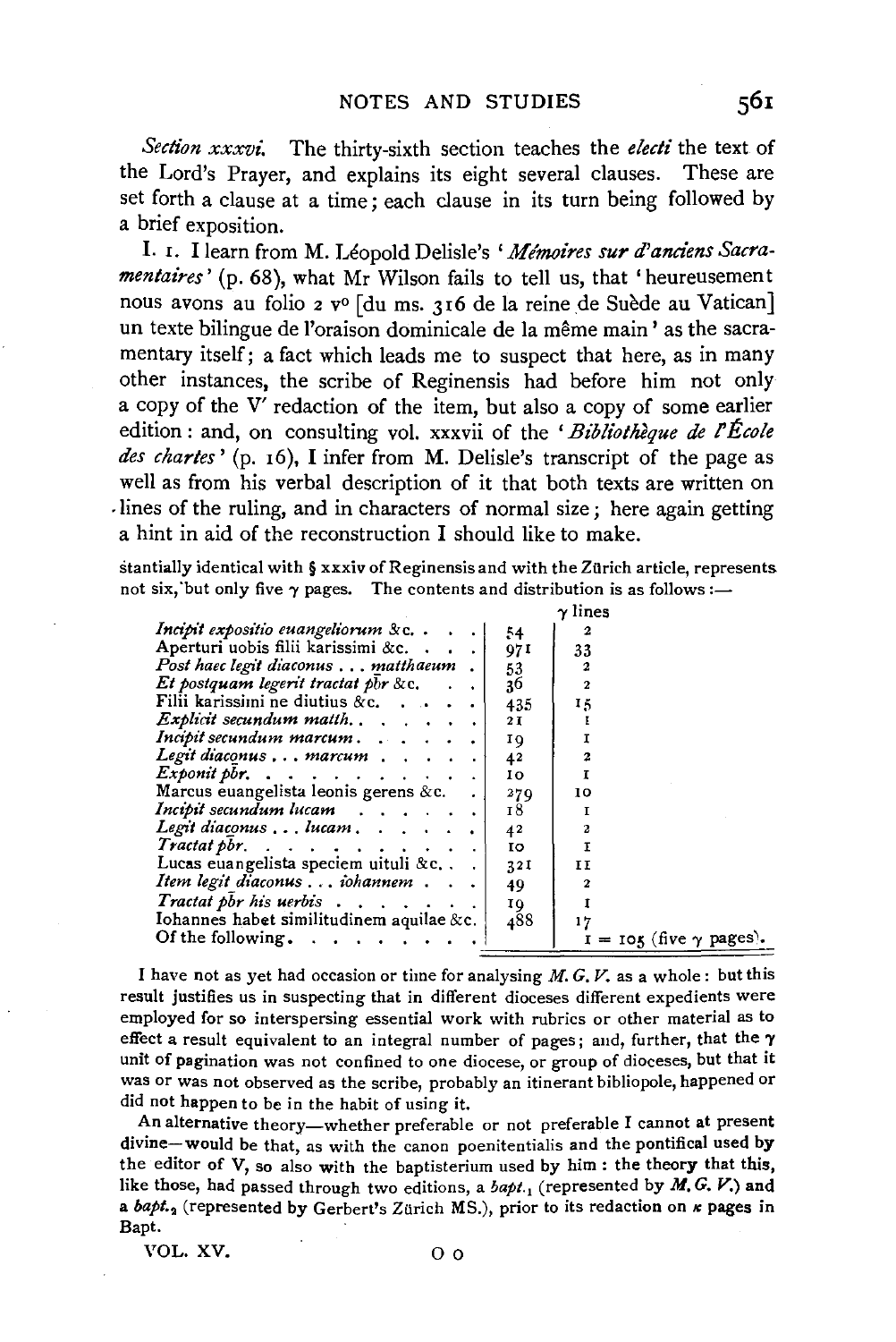2. But from M. Delisle's transcript of this *texte bilingue* I glean the very interesting fact that it phrases the fourth petition of the Prayer 'Panem nrm supersubstantialem da nobis hodie', not, as in Reginensis. 'Panem nrm quotidianum da nobis hodie'. From this remarkable difference it is obvious to infer that at some early period in the evolution of the item the text of the petition may have been set forth in its older version, and that the new version found in Reginensis has replaced the other ; an inference which is lifted from the level of mere possibility to the much higher level of moral certainty by the extant exposition. This falls asunder into two parts: the first being (on  $\alpha$  lines)—

> Hic spalem cibum intelligere debemus xpc enim panis est  $\bar{n}$ . qui dixit Ego sum panis uiuus qui de caelo descendi,

where there can be no doubt that 'supersubstantialem' is the reading held in view by the writer; the second being (on 4 lines) a sentence which, while it expressly cites the word 'quotidianum', reads like an awkward and carelessly phrased apology for the use of it,

> quem quotidianum dicimus quod *[not* ' quia'] ita nos semper immunitatem petere debemus peccati ut digni simus caelestibus alimentis.<sup>1</sup>

We thus have contributory material towards an attempted reconstruction of two successive schemes; a first, in which 'Panem nrm supersubstantialem' &c. (37 letters) shall occupy two lines, and 'Hic spalem ... descendi' three ; a second, in which 'Panem nrm quotidianum' &c. (30 letters) shall occupy one line, and 'Hie spalem ... alimentis' seven.

3· The most striking feature of the Reginensis copy of § xxxvi is the very large scale on which, if all the editors are to be trusted, the eight clauses of the Prayer are written. In explanation of this peculiarity I would suggest some such theory as the following :- That the compiler of V' had before him copies of two editions of the section, one of which set forth the clauses in both a Latin text and a Greek, while the other set them forth only in Latin : that in his transcript he left spaces for the bilingual exhibition of the clauses, $<sup>2</sup>$  but that before or when the</sup> time came for carrying out the intention he changed his mind ; and

<sup>1</sup> The Missale Gallicanum Vetus (Mur. ii 717) words this differently-' Quem cotidianum *dicens* ita nos semper immunes praecepit esse peccati' &c. This reading seems to indicate a higher estimate of the authority of the Hieronymian ' quotidianum' than is conceded to it by our 'Quem quotidianum *dicimus'* &c. It would seem to be the earlier of the two, ours being a deliberately made modification of it.<br>2 This he would have in the earlier of the two editions, copies of which I suspect

to have lain before him.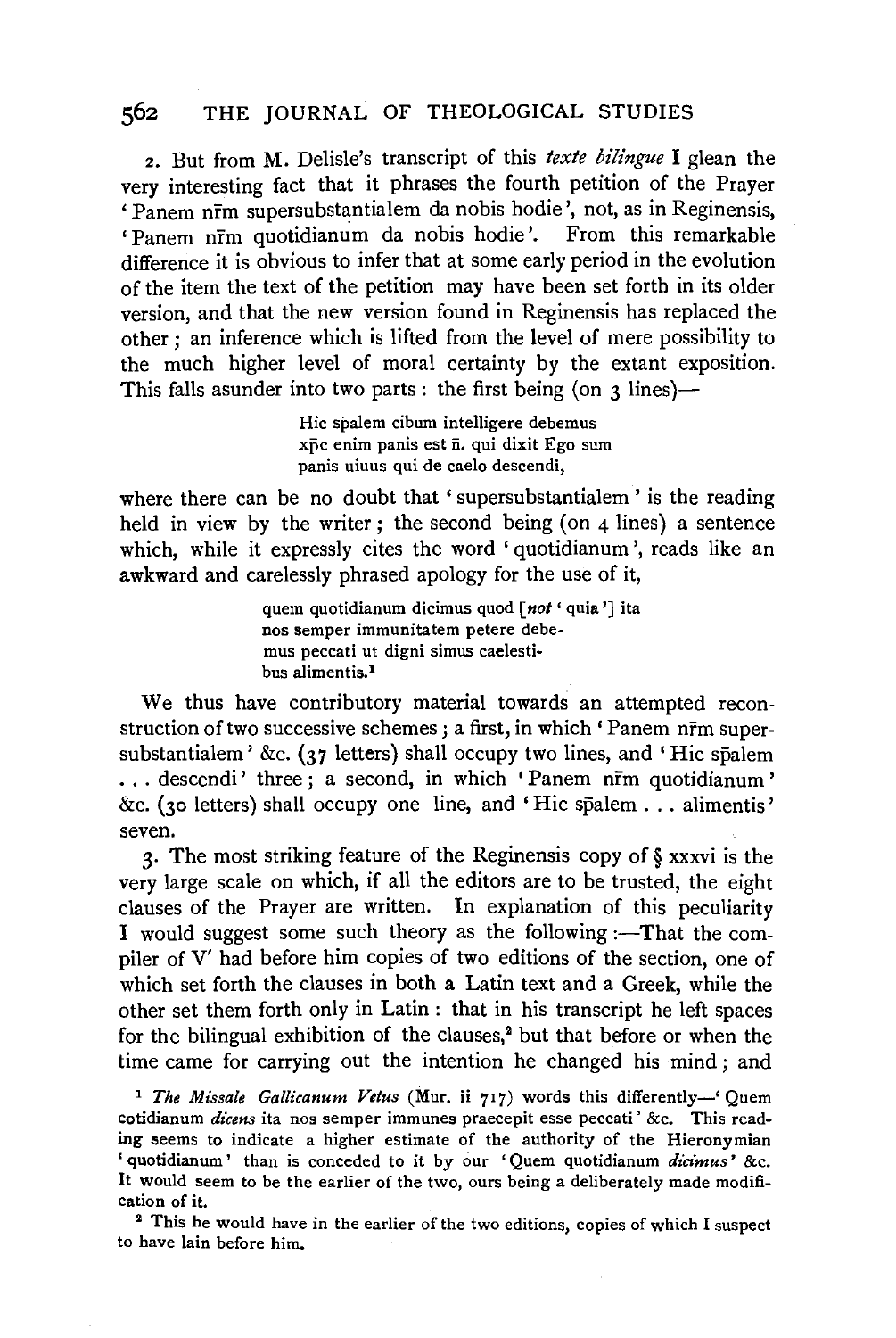that, the spaces he had left being therefore very greatly in excess of his present requirements, he resorted to an exaggerated scale of penmanship rather than let his manuscript be disfigured by unsightly blanks.

II. Two textual corrections would seem to be needed before we attempt a probable reconstruction of the successive phases of the section.  $\overline{\mathbf{I}}$ . The conclusion to the exegesis, 'Hic ideo ait' &c., of the seventh petition of the Prayer limps, for it omits the absolutely necessary words 'cum dō patre'. So grave a blunder cannot have been made under editorial authority ; and, since it would have in any case sufficed to let the constituent end at the words 'regnat  $d\bar{s}$ ', our safest course is to deem the ' in unitate ... saeculorum ' the post-editorial addition of some indolent scribe. 2. The extant conclusion of the final address, ' Audistis dilectissimi ' &c., is equally reprehensible, for it is in dogmatic conflict with the preceding context, and indeed with the constituent as a whole. We must assume the editor to have stopped at the word 'regnat '.

These corrections reduce 245 letters to 206, and 367 to 319.

*The Penultimate Scheme* (Bapt.) of § *xxxvi.* Thus much premised, let us further examine the item as it stands in Reginensis.

III. **1.** By my reconstruction of  $\S$  xxxv (see above, p. 557) the rubrics ' Expositio oionis dnicae' and 'Incipit praefatio', which in Bapt. had stood on the last two lines of a page, were at Redaction V' set on the first and second lines of p. 87 of the editor's volume : then came the rubric *'Et admonetur'* &c., and, next after this, the opening address ' Dns et saluator ii.', &c.

2. But if in this, as in other analogous instances, Gerbert may be our instructor, the Reginensis text is not the original text of this 'Dns et saluator n.' &c. The first sentence of the Reginensis text contains in r 54 letters what in Gerbert's MS is otherwise expressed in only 119. The end of the second sentence and the beginning of the third—' illi soli patere commemorat. Et clauso ostio d $\overline{m}$  adorare debere' (52 letters) -are not in Gerbert's MS ; nor does Gerbert, nearer the end of the paragraph, know anything of the sentence ' Claudatur ergo ... precibus  $n\overline{r}$ i' (153 letters). The result of these differences—a few variants taken into account, which Mr Wilson has noted-is, that, as against the Reginensis total of  $76i$  letters, we have a lower total of  $530$ . This lower sum, then, I give as the value of the constituent 'Dns et saluator  $\bar{n}$ .' &c. in the baptisterium (Bapt.) which was incorporated into our document at Redaction V.

3· In that baptisterium I assume the eight clauses of the Lord's Prayer to have been set forth either in characters of normal size, and only in one language ; or, like the Constantinopolitan symbol in § xxxv, in two languages, one of these being written in somewhat reduced characters on the lines of the ruling, and the other superscribed interlineally.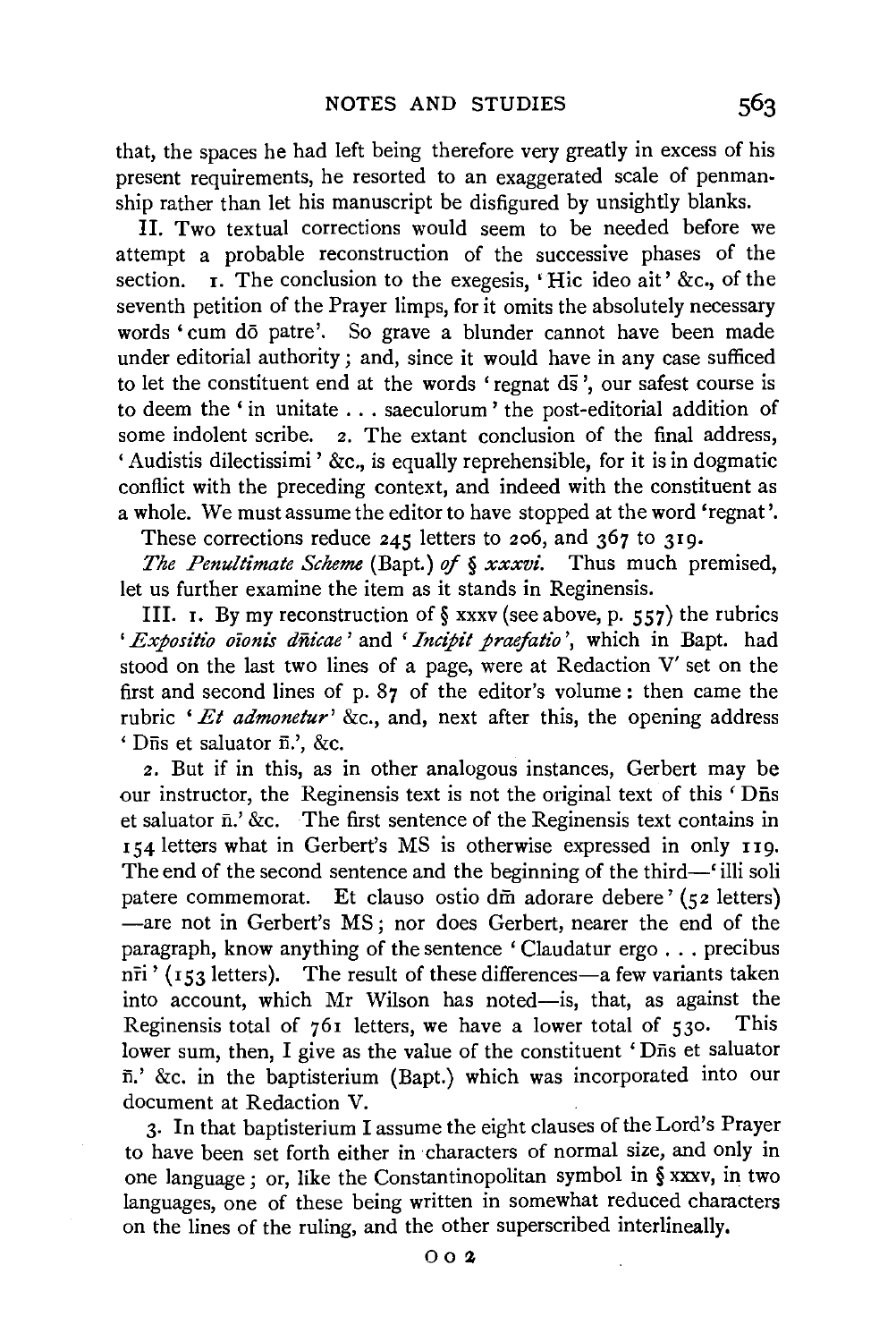|                                                                                 |           | $\gamma$ scheme.             | <i>k</i> schemes.                                         |                              |
|---------------------------------------------------------------------------------|-----------|------------------------------|-----------------------------------------------------------|------------------------------|
|                                                                                 |           | bapt.                        | Bapt.                                                     | v                            |
| xxxvi, Expositio oīonis dūicae.                                                 | 18        | ₩                            |                                                           | 1                            |
| Incipit praefatio<br>$\mathbf{r} = \mathbf{r} \times \mathbf{r}$<br>$\bullet$ . | 16        |                              | ×                                                         | I                            |
| $Et$ admonentur & c. $\ldots$<br>$\sim 100$                                     | 27        | $\mathbf{I}$                 | 1                                                         | I                            |
| Dñs et saluator $\bar{n}$ . &c. $(1)$ .                                         | 530 $(1)$ | 10                           | 10                                                        |                              |
| Dñs et saluator $\bar{n}$ . &c. $(2)$ .                                         | 761(2)    |                              |                                                           | 27                           |
| Post hoc intras et dicis.                                                       | 20        | $I = 2I$                     | 1                                                         | 1                            |
| Pater $\bar{\mathbf{n}}$ , qui es in caelis.                                    | 18        | г                            | ī [? o]                                                   | $\overline{\mathbf{a}}$      |
| Πάτερ ήμῶν ὁ ἐν τοῖs οὐρανοῖs .                                                 | 23        | 1                            | $0$ $[31]$                                                |                              |
| Haec libertatis uox est &c                                                      | 280       | 10                           | 10                                                        | ΙO                           |
| $S\bar{c}$ ificetur nomen tuum                                                  | 18        | $\mathbf{I}$ .               | [0 }] 1                                                   | 2                            |
| *Αγιασθήτω τὸ ὄνομά σου   .   .                                                 | 18        | t                            | $\left[ \begin{array}{c} 2 \\ 1 \end{array} \right]$<br>۰ |                              |
| Id est non quod ds nr̃is &c                                                     | 151       | 6                            | 5                                                         | 5                            |
| Adueniat regnum tuum<br>¥.                                                      | 17        | $I = 2I$                     | $\mathbf{I}$ $\{$ ? o]                                    | $\overline{\mathbf{a}}$      |
| Έλθέτω ή βασιλεία σου .                                                         | 17        | I                            | $0$ $[3]$ $1]$                                            |                              |
| $\overline{\mathrm{D}}$ s namque $\overline{\mathrm{n}}$ . quando &c.<br>$\sim$ | 151       | 6                            | 5                                                         | 5                            |
| Fiat uoluntas tua sicut &c.<br>a in                                             | 36        | $\mathbf{a}$                 | 1   ? o ]                                                 | $\overline{4}$               |
| Γενηθήτω τὸ θέλημά σου ὡς κτλ<br>$\bullet$                                      | 37        | $\boldsymbol{z}$             | 0 [! I ]                                                  |                              |
| Id est in eo fiat uoluntas tua &c.                                              | 87        | 3                            | $3 = 48$                                                  | 3                            |
| Panem nrm supersubstantialem &c.                                                | 37        | $\mathbf{z}$                 |                                                           |                              |
| Panem n $\bar{r}$ m quotidianum & c                                             | 30        |                              | I[30]                                                     | 2                            |
| Τὸν ἄρτον ἡμῶν τὸν ἐπιούσιον κτλ.                                               | 37        | $\mathbf{z}$                 | 0 [? I]                                                   |                              |
| Hic spalem cibum $&c$                                                           | 83<br>188 | $3 = 21$                     |                                                           |                              |
| Hic spalem cibum &c. quem &c                                                    |           |                              | 7                                                         | 7                            |
| Et dimitte nobis debita nra &c                                                  | 56<br>62  | 2<br>$\overline{\mathbf{z}}$ | $2$ $\lceil$ $\cdot$ 0 $\rceil$<br>$\{?2\}$               | $\overline{\mathbf{4}}$      |
| Και άφες ημίν τα οφειλήματα ήμων κτλ                                            |           |                              | ۰                                                         |                              |
| Hoc praecepto significans $&c.$ .<br>Et ne nos inducas &c                       | 204<br>26 | 7<br>I                       | I [?0]                                                    | 7<br>$\overline{\mathbf{z}}$ |
| Καλ μη είσενέγκης ήμας κτλ                                                      | 30        | I                            | $0$ $[11]$                                                |                              |
|                                                                                 |           | 6                            | $6 = 24$                                                  | 6                            |
| Id est ne nos patiaris $&c.$<br>Sed libera nos a malo $\ldots$ .                | 177<br>16 | 1                            | $\lceil$ o $\rceil$<br>1                                  | $\mathbf{2}$                 |
| 'Αλλά <i>β</i> ῦσαι ἡμᾶs ἀπὸ τοῦ πονηροῦ<br>$\ddot{\phantom{a}}$                | 25        | $I = 2I$                     | o [? 1]                                                   |                              |
| Hoc ideo ait quia &c. $\ldots$ .<br>$\bullet$                                   | 245 (206) | 7                            | 7                                                         | 7                            |
| Item annuntiat diaconus ut supra).                                              | 28        | L                            | I                                                         | 1                            |
| State cum disciplina et &c. $\ldots$ .                                          | 46        | 2                            | $\overline{a}$                                            | 2                            |
| Audistis dilectissimi &c.                                                       | 367(319)  | $II = 2I$                    | 11                                                        | $II = II5$                   |
| Of the following.                                                               |           |                              | $2 = 24$                                                  |                              |
|                                                                                 |           |                              |                                                           |                              |
|                                                                                 |           |                              |                                                           |                              |

MEMORANLUM.-Scheme 'Bapt.' when incorporated into the document at Redaction V would end on p. 86.1

These three corrections, all of them recommended by their probability, give the item the value of four  $\kappa$  pages in the baptisterium which the compiler of V introduced into the document.

<sup>1</sup> A moment's meditation suffices to shew why at Bapt. only one text of the clauses should have been written on the lines of the ruling, the other being superscribed interlineally. Material which at *bapt.* had filled I05 lines, a multiple of 21, was now to be set in a multiple of 24, either 96 or I20. The former was the more simple alternative, because-

The new exposition 'Hic spalem cibum &c. quem ' &c. would require  $\eta$  lines, as against 3, a nett increment of 4 lines ; while automatic reduction, in the 'Id est non quod' &c. and the ' Ds  $\bar{n}$ . namque' &c., would make a saving of  $2:$  but,

The scribe would save 12 lines whether he interlineated the Greek or the Latin text of the eight clauses and whether he wrote 'quotidianum' or 'supersubstantialem ' in the Latin of the fifth.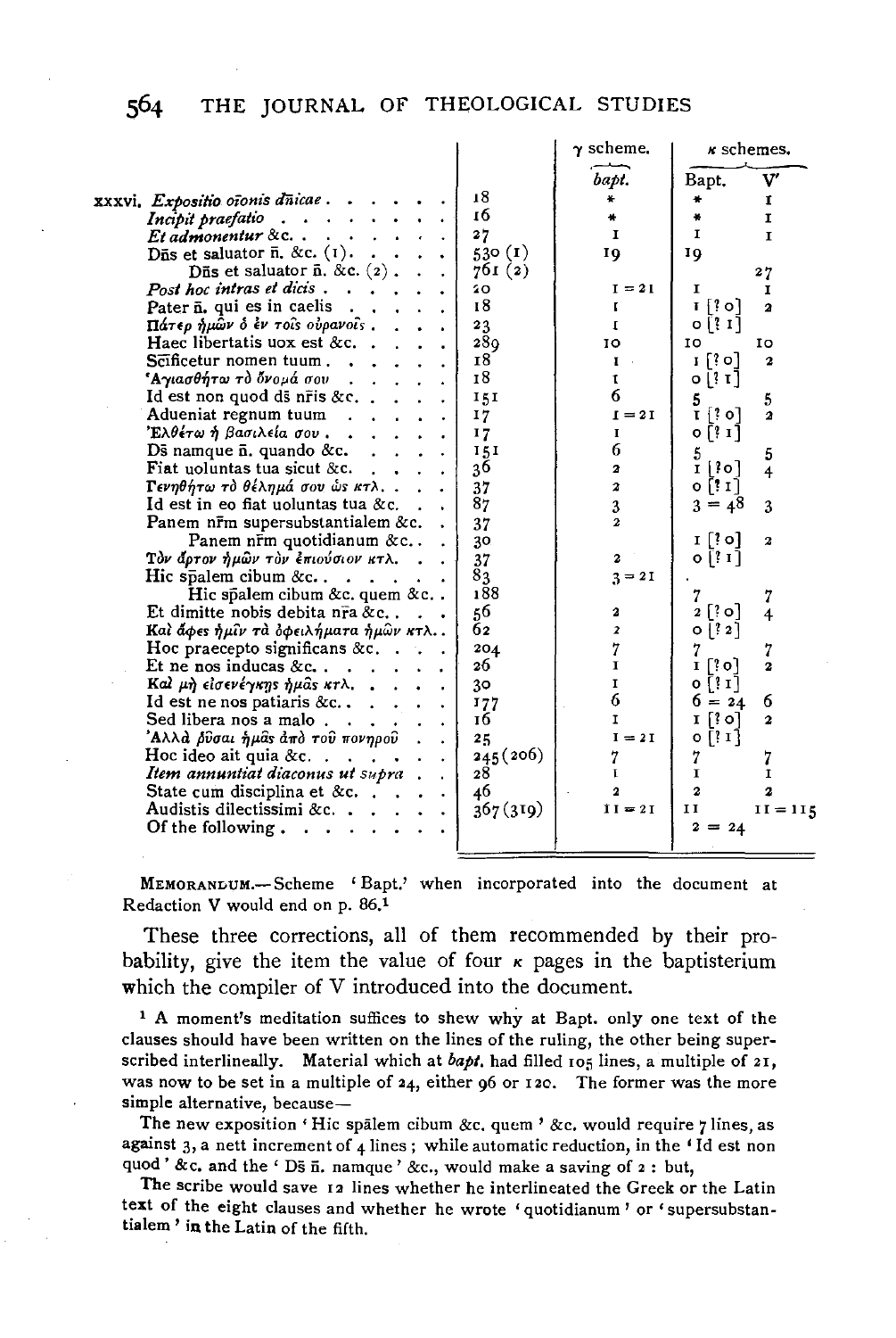*The Original Scheme of § xxxvi.* But I cannot believe the book which I call 'Bapt.' to have exhibited the first and classic text of the item : because, although my reconstruction-if this be as true to fact as I think it may justly claim to be-resolves itself into three logical groups of either one or two pages each, it allows no room for both Greek and Latin clauses written on the lines of the ruling ; and because it requires us to accept the longer and *ex hypothesi'* later exposition of the fifth clause, and, with it, St Jerome's 'quotidianum' in the clause itself.<sup>1</sup> But if, on the other hand, while keeping Gerbert's shorter and presumably older text of the 'Dns et saluator  $\overline{n}$ .' &c., we insist on having on the lines of the ruling both Greek and Latin clauses, as bidden by the bilingual Pater noster on fol. 2 *v* of Reginensis; and if, as again bidden by this, we adopt 'supersubstantialem ', and, with it, the short exposition 'Hic spalem cibum . . . de caelo descendi'; if, I say, we make these few but obvious corrections then 'all is light'. The 105 lines of five  $\gamma$  pages are our total; and of these five pages the first holds the opening address and its attendant rubrics ; the second holds the first two clauses of the Prayer and the expositions proper to them ; the third holds the next three clauses and their expositions ; the fourth holds the sixth and seventh clauses and their expositions; while the fifth completes the Prayer and includes the final exhortation.

The Zürich MS would thus appear to reveal to us the original equipment of the item *(bapt.);* unless, indeed, there had been a yet earlier scheme. But, since in quest of such a scheme I should have to consult the *Missale Gallicanum Vetus*, a sacramentary not strictly akin to ours, I set in a foot-note what I have to say on the subject.<sup>2</sup>

There would thus be a nett economy of ro lines, and a nett total of 96.

All this is as clear as noonday : but I insist upon it as I do because we might fatally cripple our efforts to learn the external history of the document if we were to begin by assuming that at the time and in the place represented by Bapt. only Greek, to the exclusion of Latin, or only Latin, to the exclusion of Greek, was the language which children were expected to use in their private devotions. 1 I observed just now that the *Missale Gallicanum Vetus* differs from Reginensis

in its rendering of the exegesis 'Hie spalem cibum' &c., and that I suspect that rendering to be the earlier of the two. It may be well to note, further, that *Gallicanum Vetus* in its exegesis, 'Ds namque' &c., of the second petition, reads 'Sed cum dicimus Veniat *[not* Adueniat] regnum tuum', as indeed does Reginensis; and that in its explanation of the fifth petition, when citing another passage from the N.T., 'Nisi dimiseritis' &c., it reads 'nee uobis pater uester dimittit peccata ', not 'nec ... peccata uestra'.

2 We have seen that the Expositio Euangeliorum in *M. G. V.* (p. 560, n. 2 *supra)* is equivalent to five  $\gamma$  pages; and, assuming its Expositio Orationis Dominicae, like my reconstruction of the *bapl.* edition of § xxxvi and like p. 2 *vo* of the Reginensis MS, to have set forth the eight clauses of the Prayer in both a Greek text and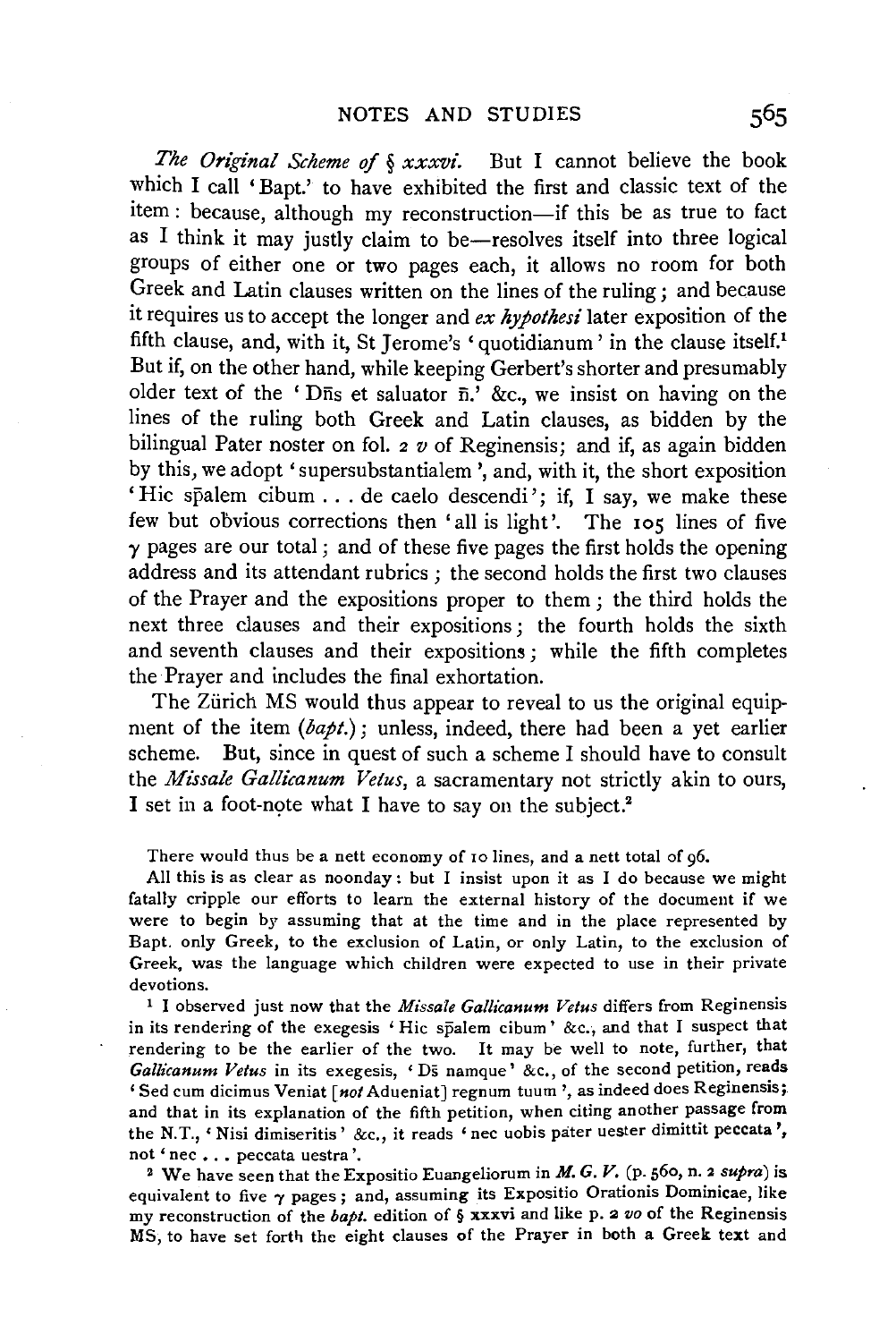*Section*  $xxxxii$ *.* The sequence of sacramentarial items<sup>1</sup> is resumed at e-thirty-seventh section (Mur. i  $546$ ). The salient peculiarities of the thirty-seventh section (Mur. i  $546$ ). this are the ( **1)** title and ( 2) subtitle of the item for the day now known as Palm Sunday, and the very long conclusions given to its (3) Collecta and **(4)** Secreta.

<sup>1</sup> , The ceremony of carrying branches of palm in solemn procession on the Sunday before Easter is usually, and perhaps rightly, believed to be of oriental derivation, but it was not observed in Rome, at the comparatively remote dates of  $s$  and  $S<sub>1</sub>$ ; nor, indeed, is there reason to

a Latin, these being written on the lines of the ruling-but making no other alterations whatever--[ find that this in its turn responds to the  $\gamma$  criterion. Thus--

|                                        |     | $\gamma$ lines          |                                  |            | $\gamma$ lines                   |
|----------------------------------------|-----|-------------------------|----------------------------------|------------|----------------------------------|
| Incipit praefatio &c                   | 28  | ∗                       | Brought forward.                 |            | 50                               |
| $\overline{\text{Dis}}$ et saluator &c | 497 | 17                      | 5. Τον άρτον ήμων κτλ            | 37         | 2                                |
| 1. Πάτερ ήμων κτλ                      | 23  |                         | Panem n $\mathbf{\bar{r}}$ m &c. | 30         |                                  |
| Pater $\overline{n}$ . &c.             | 18  | I                       | Hic spälem cibum &c.             | 181        |                                  |
| Haec libertatis &c. $\cdot$            | 277 | 10                      | 6. Και άφες ήμιν κτλ             | 62         |                                  |
| 2. 'Αγιασθήτω κτλ.                     | 18  | I                       | Et dimitte nobis &c.             | 50         | 2                                |
| $S\bar{c}$ ificetur &c                 | 18  | I                       | Hoc pactum est &c                | <b>20I</b> |                                  |
| Non quod ds &c                         | 146 | 5                       | 7. Καὶ μὴ εἰσενέγκης κτλ.        | 30         |                                  |
| 3. Έλθέτω κτλ. $\blacksquare$ .        | 17  |                         | Et ne nos inducas $&c.$          | 26         |                                  |
| Adueniat &c. $\ldots$                  | 17  | I                       | $1d$ est ne nos &c               | 180        |                                  |
| Ds namque $\overline{n}$ . &c          | 150 | 5                       | 8. 'Αλλά <i>δύσαι ήμας κτ</i> λ. | $^{25}$    |                                  |
| 4. Γενηθήτω κτλ.                       | 37  | $\boldsymbol{3}$        | Sed libera nos &c.               | 16         |                                  |
| Fiat uoluntas $&c.$ .                  | 36  | $\overline{\mathbf{a}}$ | Hoc ideo ait quia & $c$ .        | 255        | Q                                |
| Id est in eo $&c.$                     | 87  | 3<br>$= 50$             | Patefactum nobis &c.             | 413        | $14 = 105$ (five $\gamma$ pages) |
|                                        |     |                         |                                  |            |                                  |

I believe this to be no predecessor of the *bapt.* of my reconstruction, but an offshoot from it; an offshoot, be it well observed, that took root in some other diocese, possibly some other province, than that in which lay the ancestral home of that baptisterium excerpts from which were used by the second ·of the cismontane editors. Those of its characteristics which now concern us  $are -1$ . That its opening address (497 letters) is slightly shorter than that in the Zürich MS and the *bapt*. of my reconstruction (530 letters), a difference attributable to intentional abbreviation. 2. That the latter part of its exposition of the fifth clause ' Quem cotidianum *dicens'*  &c.-a part peculiar to itself-contains the startling assertion that the Author of the Prayer would have us interpret ' *inovotov'* as ' *cotidianum'*, not, as anciently, 'supersubstantialem'. 3. That, as if to make this view obligatory, the concluding admonition bids the candidates learn the text of the Prayer just recited to them *nullo mutato sermone.* 4· That it mentions by name two *magistri,* whose duty it is to take care that the injunction be carried out.

The discussion of the second, third, and last of these peculiarities must be reserved to a proper occasion. Meanwhile I make bold to say that the  $M$ , G, V. exposition of the Lord's Prayer is not in the same line of descent with the exposition in Reginensis; and therefore that we cannot say of  $\S$  xxxvi, as we could of  $\S$  xxxv, that there may have been two  $\gamma$  redactions of it (see above, p. 557).

Meanwhile, too, let us bear in mind that neither in *M. G. V.* nor in *bapt.* would the Expositio Orationis Dominicae have occupied an integral number of  $\gamma$  pages if both the Greek and the Latin texts of the eight successive divisions of the prayer had not been set forth, and set forth, as on fol. 2 vo of the Reginensis MS, on the lines of the ruling.<br><sup>1</sup> Suspended at § xxviii (see above, p. 544), when the pages at that point traversed

in  $s$  and  $S_2$  were  $34$  and  $55$  respectively.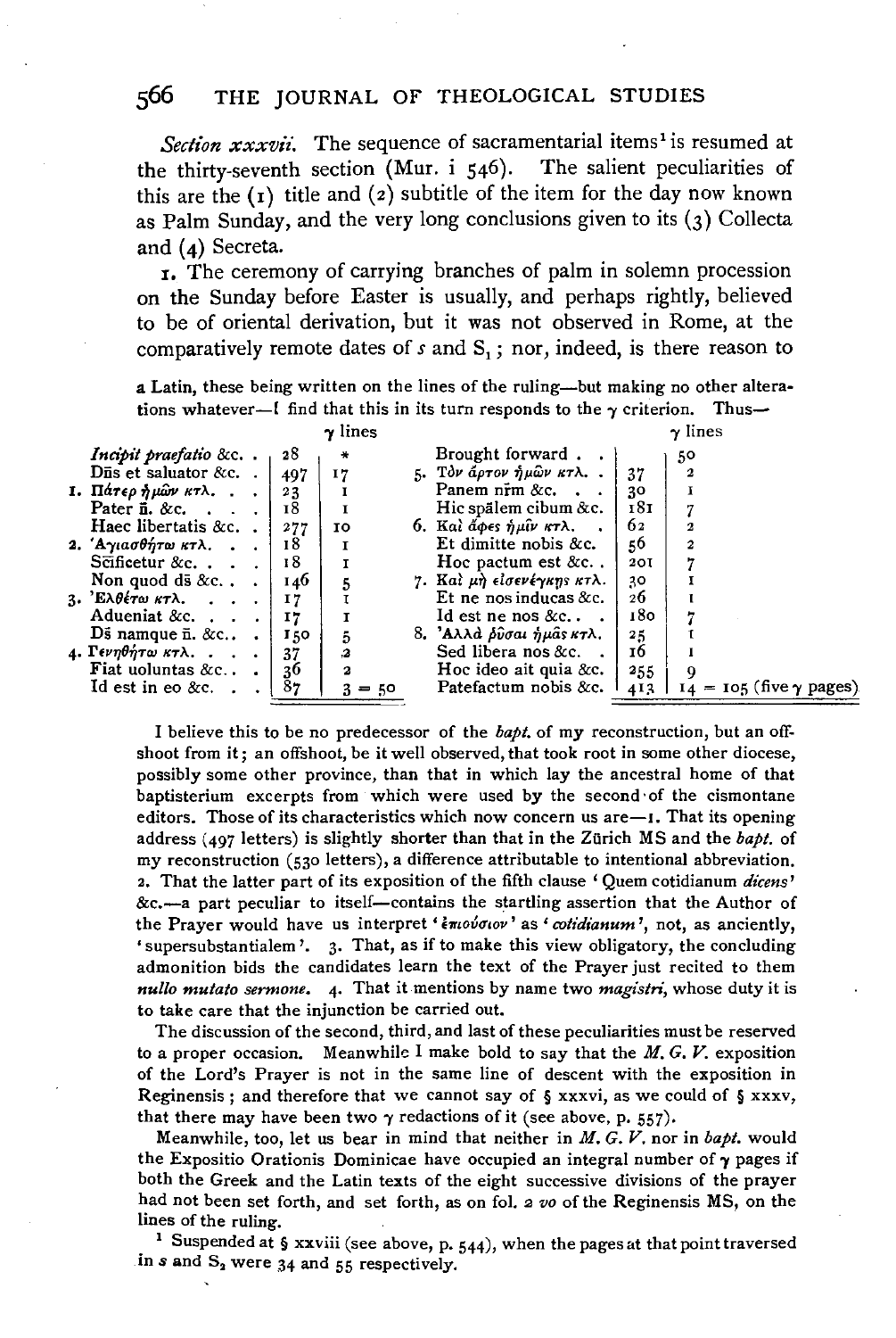assume that it was observed in any part of Gaul early enough to justify us in assigning the title 'Dnica in Palmis' to either  $S_2$  or V. Our safest course is to restrict it to V', and to assume that, in analogy with the capitula of the next three items-' *Feria* ii *hebdom. sexta* ', &c.-the heading of the Sunday Mass was *'Dnica sexta'* in *s*, S<sub>1</sub>, S<sub>2</sub>, and V.

2. It is by no means easy to say when the subtitle *'De passione ani'*  was introduced. I incline to think that it cannot have been in *s,* but that we must not refuse it to  $S_1$ ; and draw up the next table accordingly, in hope of soon finding more to say on the subject.

3, 4· As to the Collecta of the Sunday item, Rheinau, St Gallen and Gerbert bid us assume that the text of the two Roman editions was differently worded from that of V, and that, in  $194$  letters, it ran thus,— ' Omp. semp. ds qui humano generi ad imitandum humilitatis exemplum saluatorem nrm et carnem sumere et crucem subire fecisti concede nobis propitius ut et patientiae ipsius habere documentum et resurrectionis consortia mereamur. per'.

That the Reginensis text of this prayer is that of the second cismontane edition is not to be doubted : and, since the compiler of this has always collocated integral numbers of items in integral numbers of pages after the same system of grouping as that observed by his predecessor, it will be seen from the second of the subjoined tables that he must have but followed that predecessor's lead, not only when he gave the Collecta its present value of 230 letters, but also when he gave the Secreta its extant complement of 162, as against the lower total of 90 which St Gallen and Gerbert assure us<sup>1</sup> had been its value at s and  $S_1$ ; those two editions subjoining no more than the customary 'per' to its last word, 'inimicos'.

§ xxxvii. Sunday before Easter.

We thus have-

|                                            |                                    | s              | s,             | $S_{2}$        | v<br>v |
|--------------------------------------------|------------------------------------|----------------|----------------|----------------|--------|
| Brought forward                            |                                    |                | 156            |                | 115    |
| Dñica sexta                                | 10                                 |                |                | т              | nil    |
|                                            |                                    |                |                |                |        |
|                                            |                                    |                |                |                |        |
| $D\bar{n}$ ica in palmis                   | 13                                 |                |                |                |        |
|                                            |                                    |                |                |                |        |
| De passione $d\bar{n}$ <b>i</b> $\ldots$ . | 13                                 | nil            |                |                |        |
|                                            |                                    |                |                |                |        |
| Omp. semp. ds qui humano &c.               | $194^1$ , $230^2$                  | 6 <sup>1</sup> |                |                | 82     |
|                                            |                                    |                |                |                |        |
| Ds quem diligere et amare $&c.$ .          | 162                                | 5              |                |                | 6      |
|                                            |                                    |                |                |                |        |
| Ipsa maiestati tuae                        | 90 <sup>1</sup> , 162 <sup>2</sup> | $3^{1}$        | 3 <sup>1</sup> | 6 <sup>2</sup> | 62     |
|                                            |                                    |                |                |                |        |
| Sacro munere satiati.                      | 118                                | 4              |                |                |        |
|                                            |                                    |                |                |                |        |
| Purifica quaesumus &c                      | 153                                | nil            | nil            | 6              | 6      |
|                                            |                                    | 18             |                |                |        |
| Total $(\beta)$ for s.                     |                                    |                |                |                |        |
| $, S_1$<br>$(\theta)$<br>,,                |                                    |                | 178            |                |        |
| $(\theta)$<br>$, S_2$<br>$, \,$            |                                    |                | 33             |                |        |
| (x)<br>$\overline{ }$<br>, ,               |                                    |                |                | 31             |        |
| (K)                                        |                                    |                |                |                | 147    |
| ,,<br>"                                    |                                    |                |                |                |        |

1 Rheinau would probably tell the same tale, were it not that an intolerable 'inimicus', in place of 'inimicos', has tempted a scribe to insert 'ilis  $x\bar{p}s$  dūs  $\bar{n}$ .'.